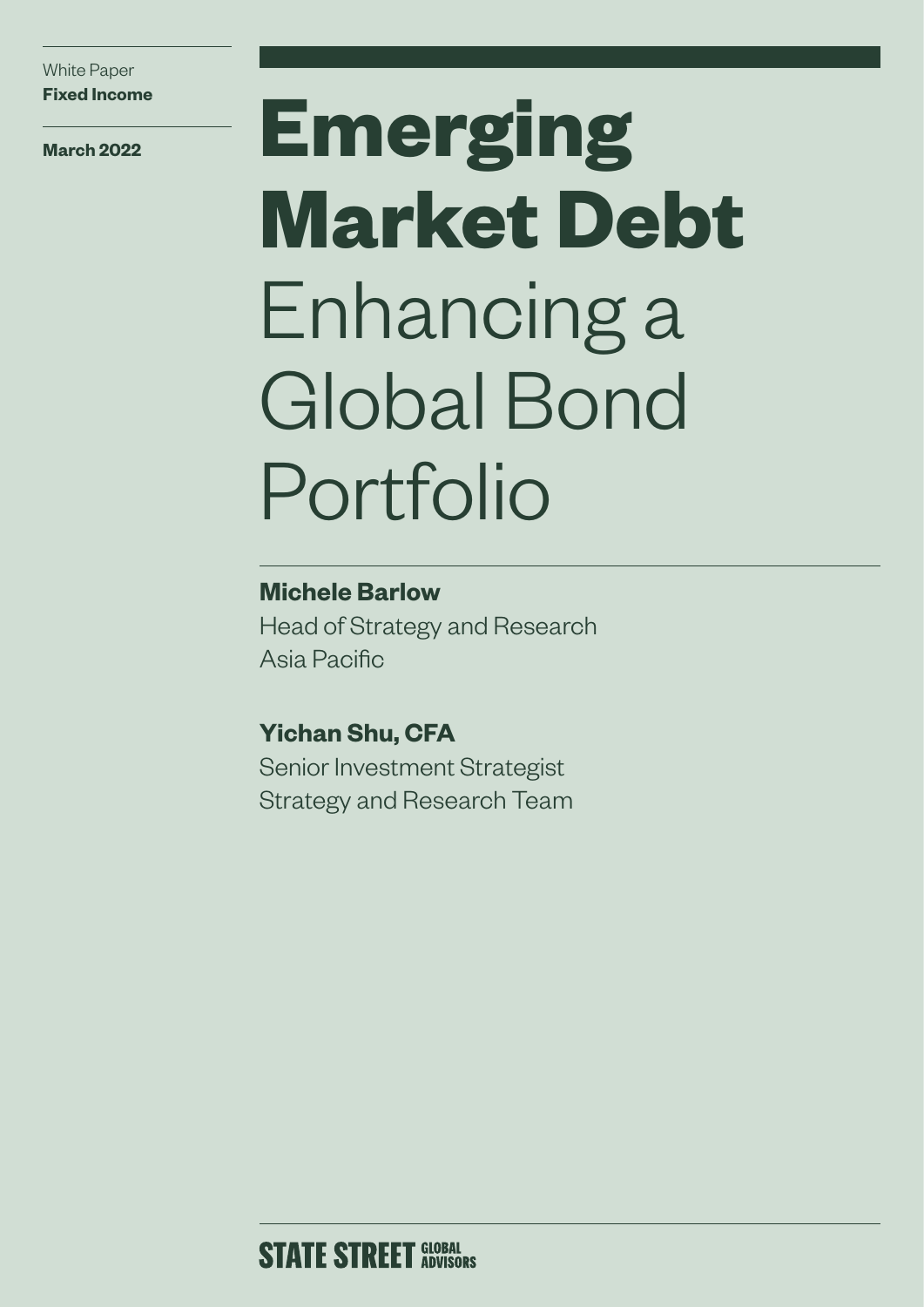| Contents |  |
|----------|--|
|----------|--|

# **03 Executive Summary**

# **05 Overview of EMD Market**

- 06 EMD Assets and Their Characteristics
- 07 Return/Risk Profile of HC and LC EMD
- 08 Income and FX Drive EMD Returns

# **10 Benefits and Risks of Investing in EMD**

- 12 Diversification Benefits
- 13 Higher Growth Underpins EMD Fundamentals,
- But Debt Pressure Iis Building
- 15 EMD Volatility and Drawdowns
- 16 Idiosyncratic Risks Remain, But Contagion Risks Generally Lower

# **18 Incorporating EMD into a Global Fixed Income Portfolio**

- 18 Impact of a single EMD asset on bond portfolios
- 20 Impact from a Blend of EMD Assets
- 21 Benefits of EMD in a USD Unhedged Portfolio
- 22 Looking Forward: Impact of EMD on Fixed Income Portfolios
- 23 LC EMD: Waiting on USD Weakness

# **25 Conclusion**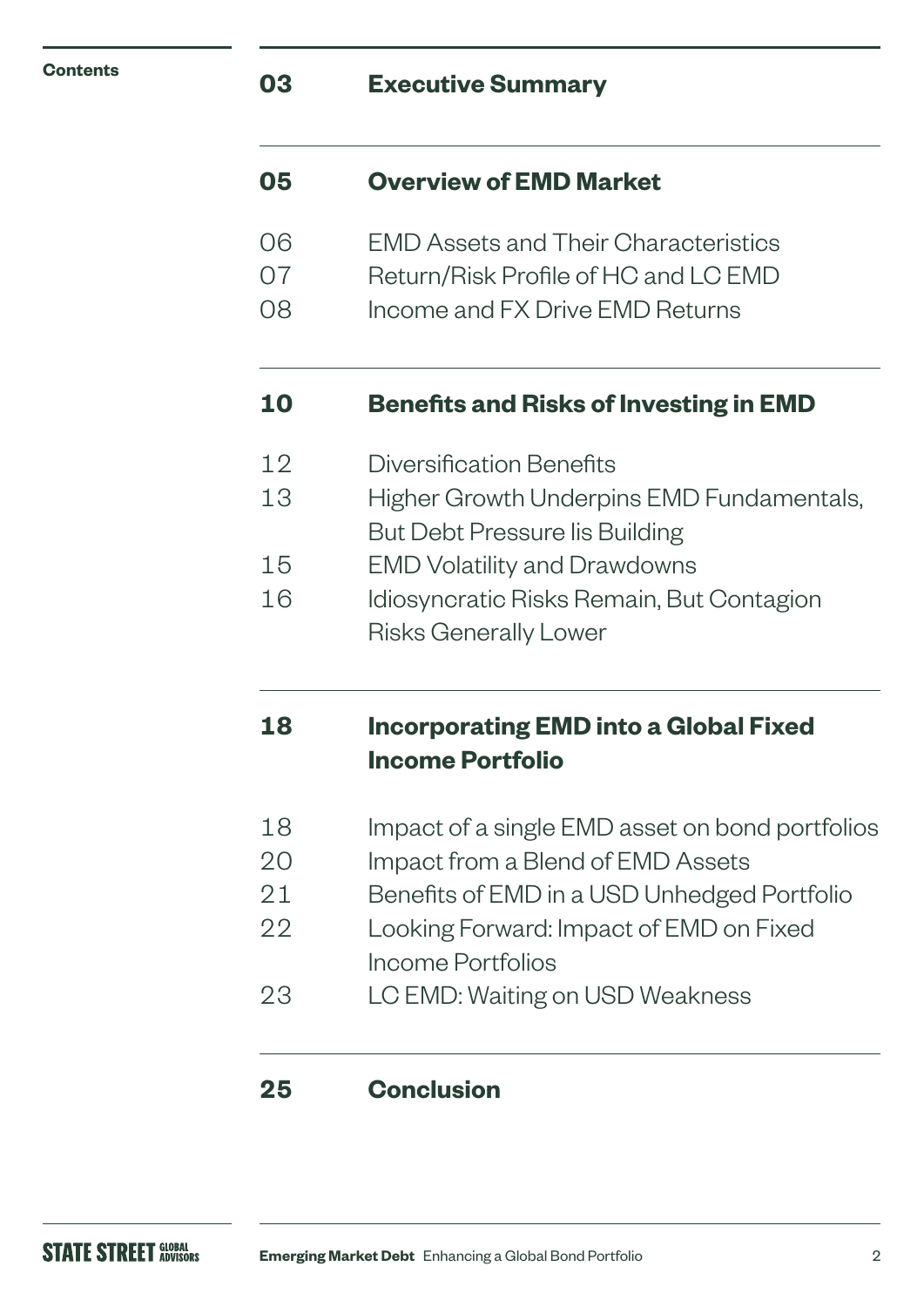# Executive Summary

Over the last ten years, the emerging market debt (EMD) market has grown significantly. It now accounts for over 25% of the global bond market and trading liquidity has improved considerably.\* We think this makes it too big for global bond investors to ignore. In the current low yield environment, EMD provides an attractive yield pick-up relative to investment grade bonds, while its lower correlation and higher growth factor exposure compared to global aggregate bonds offers diversification benefits.

Our analysis, both on an historical and forward-looking basis, shows that incorporating hard currency EMD into a global bond portfolio could increase the portfolio return with a similar return/risk ratio for a USD investor base. We think that investors should consider an allocation of 10–20% to hard currency EMD in their global bond portfolios (both USD hedged and unhedged) to enhance portfolio returns without significantly increasing volatility.<sup>1</sup>

The case for incorporating local currency EMD into global portfolios is comparatively less compelling given currency volatility; therefore, taking a view on currency is an important consideration when investing in local currency debt. EM currencies are currently attractively valued from a long-term perspective relative to the US dollar — this provides a good entry point, but investors will need to be aware of potentially high currency volatility. Investors who seek local currency EMD exposures could also consider investing in a blend of local currency and hard currency EMD to help mitigate the volatility in local currency EMD returns.

From a risk standpoint, USD-based investors need to understand and be able to tolerate potentially higher volatility and drawdowns in EMD relative to global aggregate bonds. We believe investors can take a strategic medium- to long-term investment horizon on EMD to ride out the cyclical downside of the asset class.

<sup>\*</sup> Source: JP Morgan as of December 2020.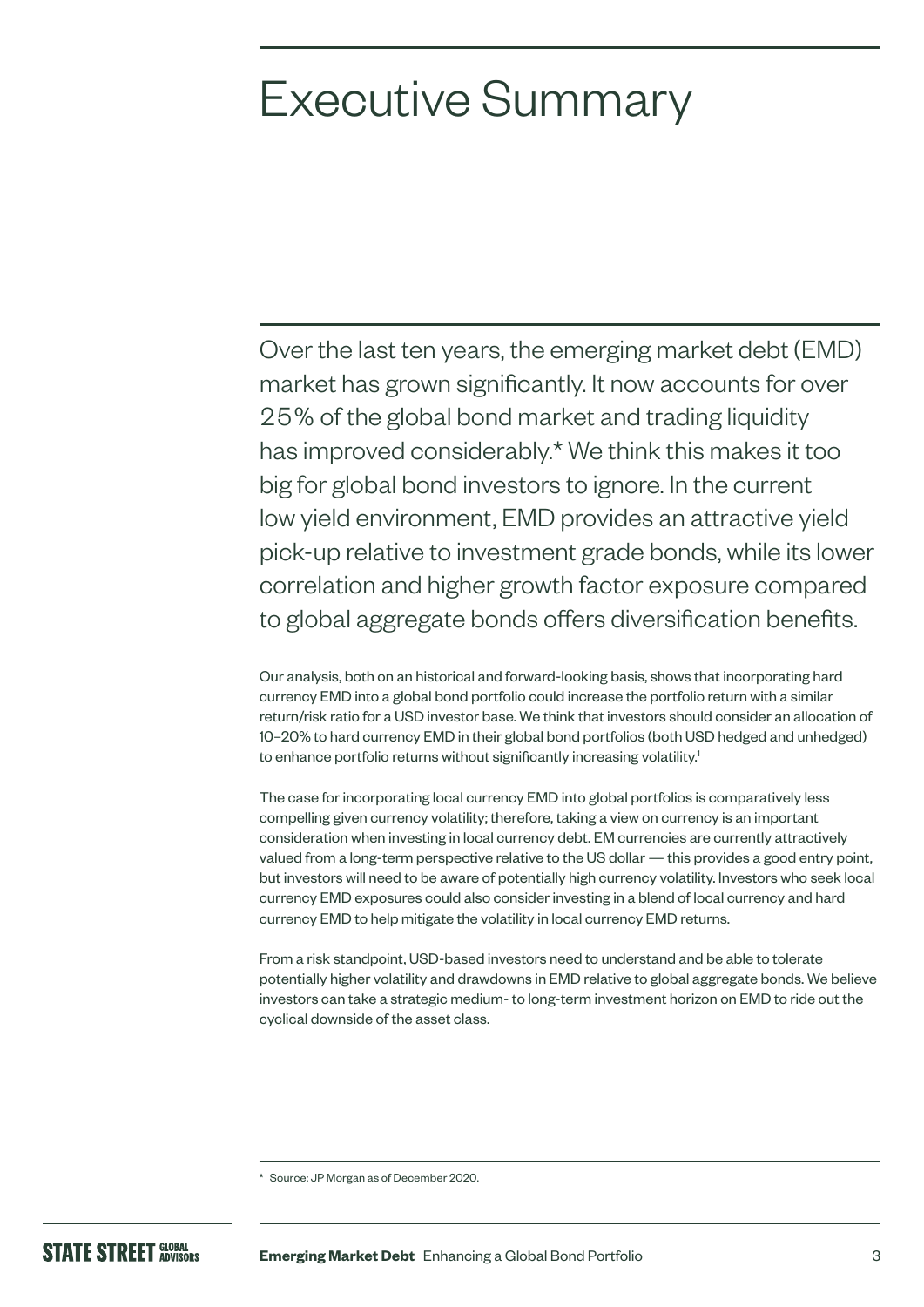#### **Key Points**

- **Yield Enhancement** Emerging market debt provides attractive yield enhancement relative to investment grade bonds.
- **Diversification Benefits** The low correlation and higher growth factor exposures of EMD assets provide diversification benefits for global bond investors.
- **Supportive Growth Fundamentals** The stronger growth of EM economies compared to their advanced counterparts helps support EMD fundamentals, although some EM countries could face potential debt pressure.
- **Higher Volatility/Drawdown and Idiosyncratic Risks** Investors need to be aware of the potential higher volatility and drawdowns as well as the idiosyncratic risks of EMD assets.

#### **Portfolio Benefits**

**Portfolio Impact of Hard Currency EMD** Historical analysis shows that incorporating 10% hard currency EMD (either hard currency sovereign or corporate EMD or a blend of the two) into a USD-hedged global bond portfolio increased the portfolio return with a similar return/risk ratio.<sup>2</sup> Based on forecast forward returns, a 100% allocation to hard currency EMD in a global bond portfolio (both USD hedged and unhedged) is expected to maximise the return/risk ratio, mainly due to the very low expected returns of global bonds.<sup>3</sup> However, if investors want to manage portfolio risk, a level of around 10–20% would be more appropriate. In broad terms, we think that investors could start with an allocation of 10–20% to hard currency EMD in both USD hedged and USD unhedged global bond portfolios to enhance portfolio returns without significantly increasing volatility. Investors with a higher return target and higher level of risk tolerance could consider allocating more to hard currency EMD, which is expected to have a more attractive return/risk profile than global bonds in the next ten years.

**Portfolio Impact of Local Currency EMD** Allocating to local currency sovereign EMD in a global bond portfolio did not improve the return/risk ratio historically, given the higher volatility and drag from negative currency returns. Therefore, taking a view on currency is an important consideration when investing in local currency EMD. EM currencies are currently attractively valued relative to the US dollar from a long-term perspective, thus providing a good entry point. After a USD bull cycle of almost nine years, we believe that the USD is likely to enter a new bear market cycle over the medium term as it has become expensive relative to its long-term fair value and the US growth advantage has been narrowing. A weakening USD would provide a tailwind to local currency EMD. Investors who seek local currency sovereign EMD exposure may also consider investing in a combination of local currency and hard currency EMD to help blunt the volatility in local currency EMD returns.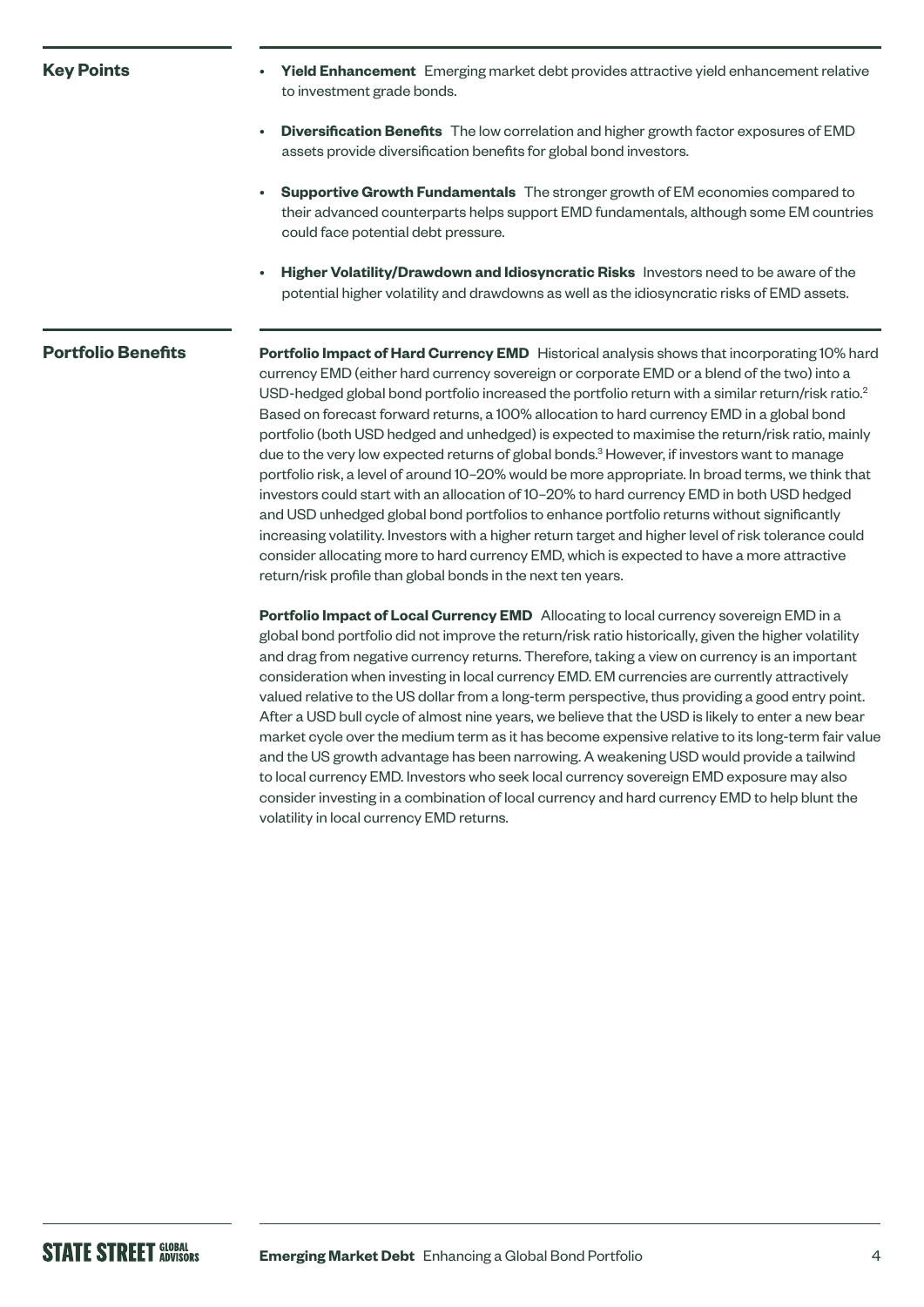# Overview of EMD Market

- **• Emerging market debt surpassed \$24 trillion in 2020 to account for over a quarter of the global bond market.4**
- **• Three broad investible EMD assets: hard currency sovereign, hard currency corporate, and local currency sovereign — each have their own distinct characteristics.**

Over the past two decades, the total emerging market debt (EMD) market has grown significantly, surpassing US\$24 trillion in 2020 (based on JP Morgan estimates). Its proportion of the global bond market has also increased rapidly, rising from 2% in 2000 to over 25% in 2020 (Figure 1). Even if we exclude EM local currency corporates — which are harder for global investors to invest in — EMD accounts for 17% of the global bond market (see Figure 1). We think this makes it too big for global investors to ignore.



Source: State Street Global Advisors, JP Morgan, Bloomberg Finance L.P., Bank of International Settlements, as of December 2020.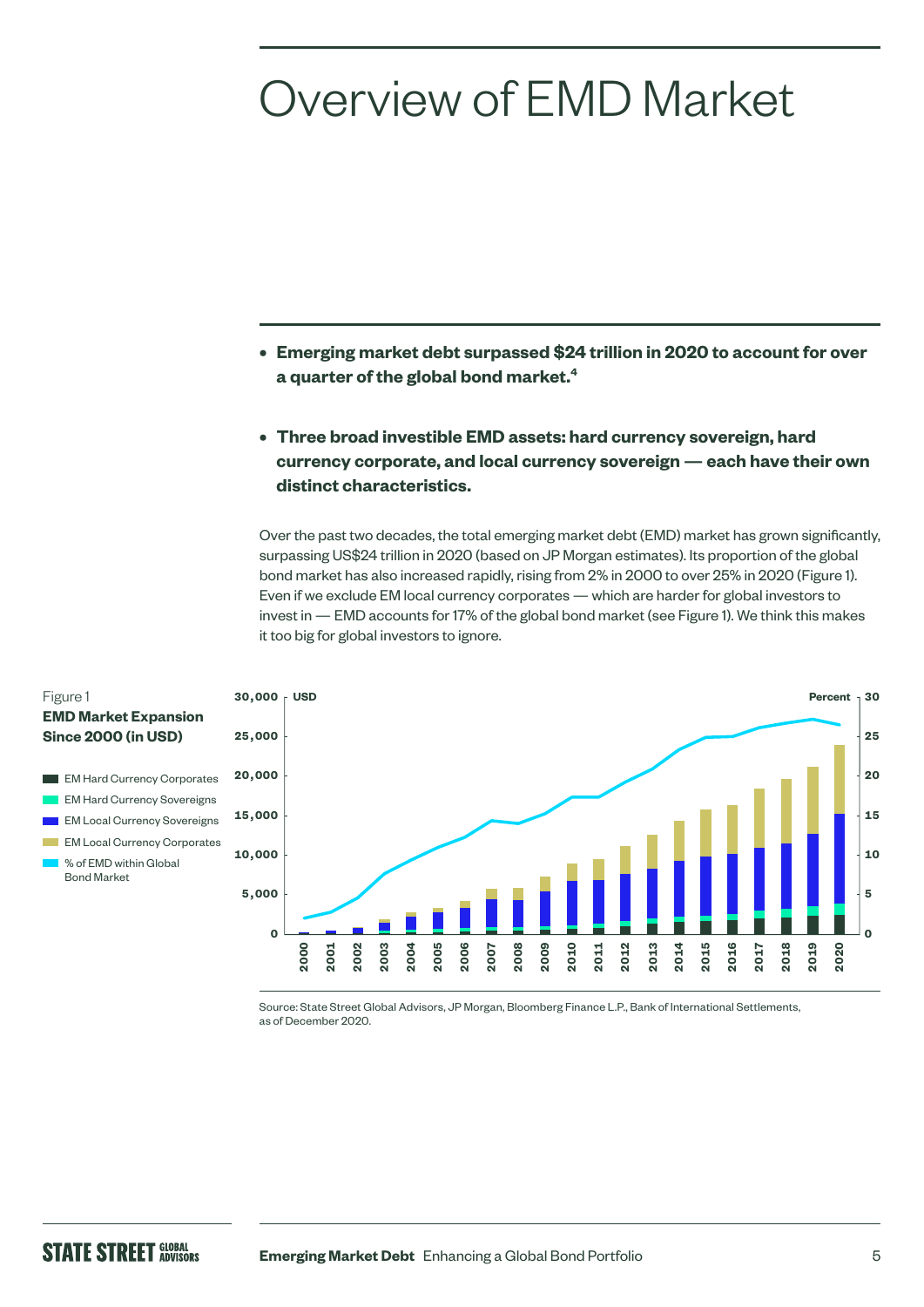In line with the market's rapid growth, there has been an improvement in trading liquidity that has helped to bring trading costs down. Between 2015 and 2019, the cost of trading in hard currency EMD, as represented by bid-ask spreads in Figure 2, has decreased significantly. The outbreak of COVID-19 in early 2020 saw a sharp spike in bid-ask spreads of hard currency EMD, along with other fixed income credit assets. However, the spike was broad-based with no region-specific distress or contagion. Since April 2020, trading liquidity has improved as fiscal and monetary stimulus measures were introduced across the globe. As of the end of December 2021, the cost of trading in hard currency EMD has not yet come down to pre-pandemic levels and is still higher than that of US investment grade bonds. However, it was lower than that of US high yield bonds. The cost of trading of local currency sovereign EMD has remained stable and continues to be lower than that of US investment grade bonds (see Figure 2).

#### Figure 2 **Evolution of Asset Bid-ask Spread (in bps)**

**EM Hard Currency Sovereign**  EM Hard Currency Corporate EM Local Currency Sovereign **US** Investment Grade US High Yield



Source: State Street Global Advisors, JP Morgan, Bank of America Merrill Lynch, Bloomberg, as of December 31, 2021. Bid-ask spreads in price terms are used in the chart. For US investment grade bond, we used the Barclays liquidity cost scores to represent bid-ask spread in price terms.

### **EMD Assets and Their Characteristics**

Within the EMD universe, hard currency (HC) sovereign, HC corporate and local currency (LC) sovereign are the three broad investible assets for global investors. Hard currency sovereign and corporate EMD indices are comprised of US dollar-denominated bonds issued by emerging market sovereigns and corporates, while LC sovereign EMD includes local currency denominated debts issued by emerging market governments.

In Figure 3, we illustrate the key characteristics of the three EMD assets, as well as those of global aggregate bonds and global high yield (HY) bonds for comparison purposes. Some of the main differences across EMD assets include:

- **1 Mix of IG/HY with Different Levels of Quality** The three EMD assets are a combination of investment grade (IG) bonds and high yield bonds. This differs from global aggregate bonds, which incorporate 100% investment grade bonds, and global high yield (HY) bonds, which consist of 100% sub-investment grade bonds. Of the three EMD assets, local currency sovereign EMD has a higher proportion of bonds with an investment grade rating (77%), while hard currency sovereign and corporate EMD have lower proportions (51% and 56% respectively).
- **2 LC EMD Less Diversified** Within the investment universe, hard currency sovereign and corporate EMD are quite diversified by country and region. By way of contrast, local currency sovereign EMD is more concentrated — the representative index contains only 20 countries with the largest 10 making up 84%.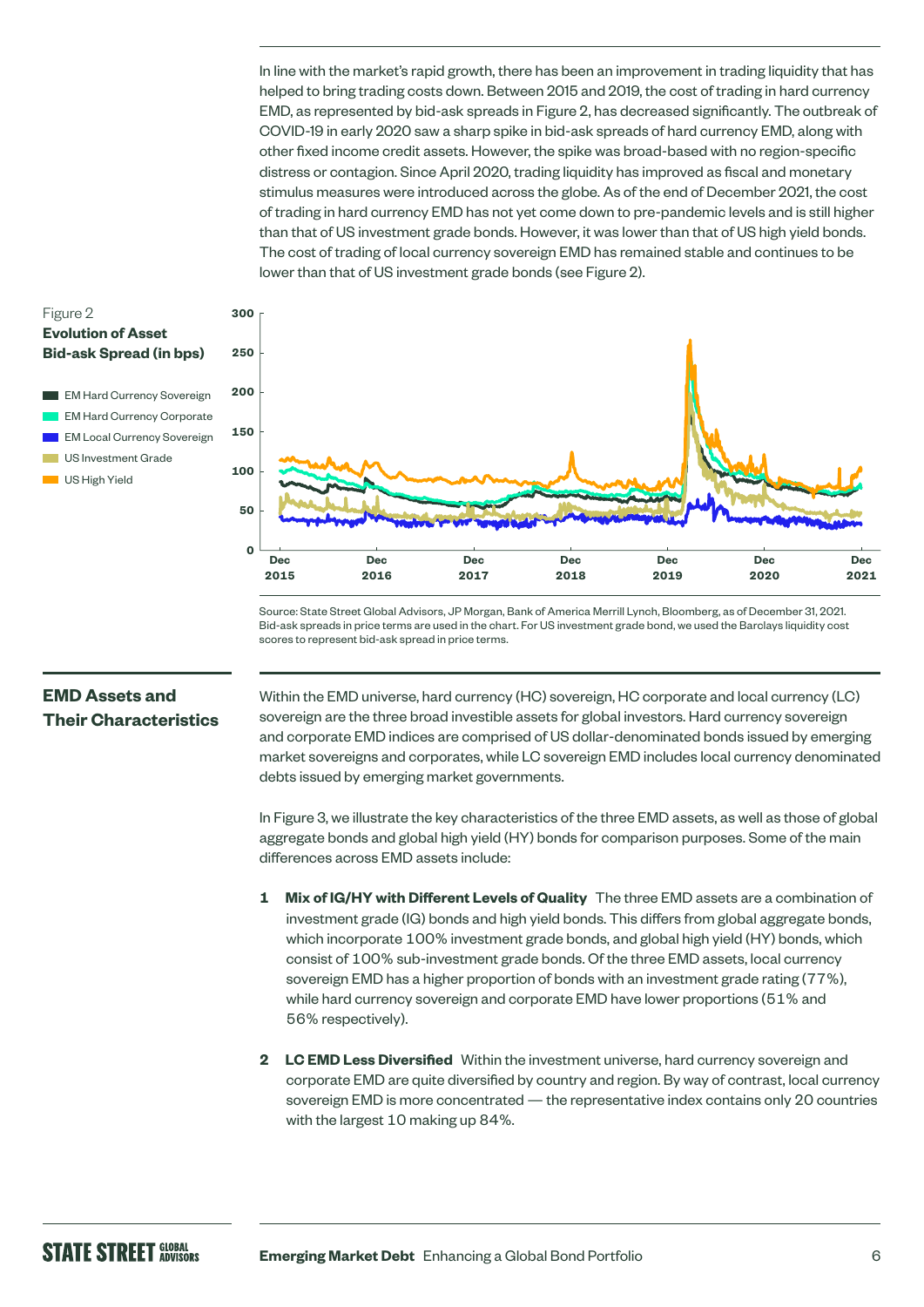**3 Currency and Rates Risk** The hard currency sovereign and corporate EMD assets are USD based, with risks driven mainly by movements in US interest rates and credit risk in EM sovereign and corporates. The local currency sovereign EMD asset is sensitive to movements in local rates and currencies relative to the USD, along with sovereign risk.

#### Figure 3 **Key Characteristics of EMD Assets, Global Aggregate Bonds and Global High Yield Bonds**

|                            | <b>Hard Currency</b><br><b>Sovereign EMD</b>   | <b>Hard Currency</b><br><b>Corporate EMD</b>                      | <b>Local Currency</b><br><b>Sovereign EMD</b>     | Global<br><b>Aggregate Bond</b>                         | <b>Global High</b><br><b>Yield Bond</b>                        |
|----------------------------|------------------------------------------------|-------------------------------------------------------------------|---------------------------------------------------|---------------------------------------------------------|----------------------------------------------------------------|
|                            |                                                |                                                                   |                                                   |                                                         |                                                                |
| Index                      | JP Morgan EMBI<br><b>Global Diversified</b>    | JP Morgan CEMBI<br><b>Broad Diversified</b>                       | JP Morgan GBI-EM<br>Global Diversified            | <b>Bloomberg</b><br>Global Aggregate                    | <b>Bloomberg Global</b><br><b>High Yield</b>                   |
| <b>Investment Universe</b> | 72 countries                                   | 60 countries                                                      | 20 countries                                      | 74 countries                                            | 112 countries                                                  |
| <b>Currency</b>            | <b>USD</b>                                     | <b>USD</b>                                                        | 20 EM currencies                                  | 28 currencies                                           | 5 currencies                                                   |
| <b>Regional Split (5)</b>  |                                                |                                                                   |                                                   |                                                         |                                                                |
| Asia                       | 18                                             | 41                                                                | 38                                                |                                                         |                                                                |
| Europe                     | 18                                             | 10                                                                | 27                                                |                                                         | $\hspace{0.1mm}-\hspace{0.1mm}$                                |
| Latin America              | 32                                             | 24                                                                | 26                                                | $\overbrace{\phantom{12333}}$                           | $\hspace{0.1mm}-\hspace{0.1mm}$                                |
| Middle East & Africa       | 32                                             | 25                                                                | 9                                                 |                                                         |                                                                |
| Top 10 Countries (%)       | 39                                             | 44                                                                | 84                                                | 86                                                      | 73                                                             |
| Index Rating*              | Sub-IG Credit Rating<br>Ba1/BB+                | <b>IG Credit Rating</b><br>Baa3/BBB-                              | <b>IG Credit Rating</b><br>Baa1/BBB+              | <b>IG Credit Rating</b><br>Aa2/AA3                      | Sub-IG Credit Rating<br>Ba3/B1                                 |
| IG/Sub-IG Split (%)        | 51/49                                          | 56/44                                                             | 77/23                                             | 100/0                                                   | 0/100                                                          |
| <b>Key Risk Drivers</b>    | US Treasuries &<br><b>EM Sovereign Spreads</b> | <b>US Treasuries.</b><br>Sovereign Risk & EM<br>Corporate Spreads | The US Dollar,<br>Local Rates &<br>Sovereign risk | The US Dollar &<br>Local Rates and<br>Corporate Spreads | The US Dollar &<br>Local Rates and<br><b>Corporate Spreads</b> |

Source: State Street Global Advisors, JP Morgan, Point, as of December 31, 2021. Hard Currency Sovereign EMD = JP Morgan EMBI Global Diversified USD total return index; Hard Currency Corporate EMD = JP Morgan CEMBI Broad Diversified USD total return index; Local Currency Sovereign EMD = JP Morgan GBI-EM Global Diversified USD unhedged total return index; Global Aggregate Bond = Bloomberg Global Aggregate USD unhedged total return index; Global High Yield Bond = Bloomberg Global High Yield USD unhedged total return index.

\* For the EMBI and CEMBI index families, we use the middle rating of Moody's, S&P and Fitch. For the GBI-EM index family, we use the lowest rating of Moody's, S&P, and Fitch. Characteristics are as of the date indicated, are subject to change, and should not be relied upon as current thereafter.

# **Return/Risk Profile of HC and LC EMD**

The long-term returns and risks of hard currency sovereign and corporate EMD have historically been somewhere between those of global aggregate bonds and global high yield bonds (see Figure 4). This is not particularly surprising given that EMD assets are comprised of both investment grade and high yield bonds. However, while the long-term historical return for local currency sovereign EMD has been similar to those of hard currency EMD assets, risk has been higher than that of global high yield bonds due to the volatility in emerging market currencies relative to the US dollar.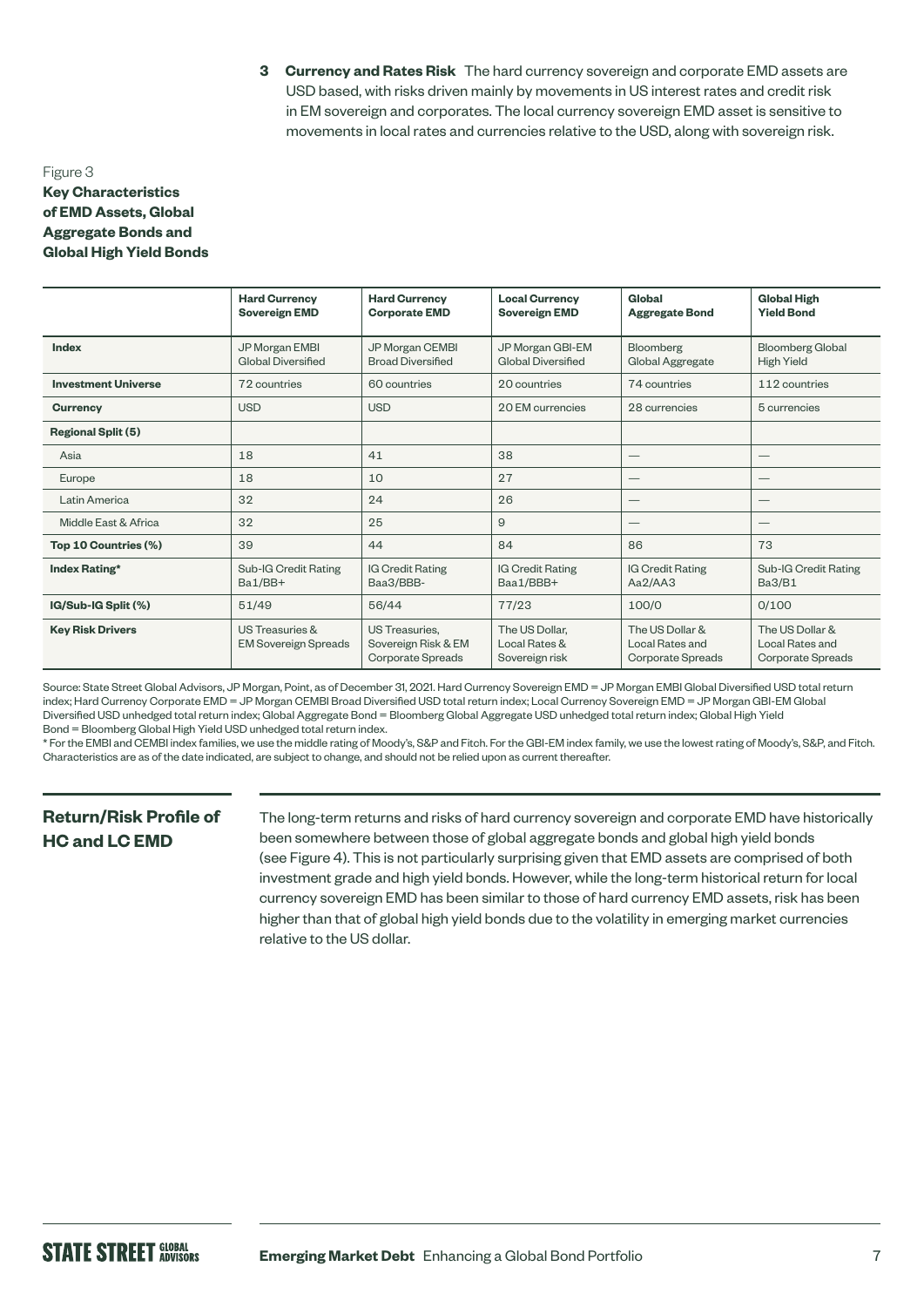**Key Historical Returns and Risks of Fixed Income Assets (USD)**  12/31/2002–12/31/2021

**Return** Risk



Source: State Street Global Advisors, JP Morgan, Point, as of December 31, 2021. Hard Currency Sovereign EMD = JP Morgan EMBI Global Diversified USD total return index; Hard Currency Corporate EMD = JP Morgan CEMBI Broad Diversified USD total return index; Local Currency Sovereign EMD = JP Morgan GBI-EM Global Diversified USD unhedged total return index; Global Aggregate Bond = Blomberg Global Aggregate USD unhedged total return index; Global High Yield Bond = Bloomberg Global High Yield USD unhedged total return index. Past performance is not a reliable indicator of future performance.

# **Income and FX Drive EMD Returns**

In Figure 5, we decompose the total returns of EMD assets and assess contributions from the various return components on a rolling five-year basis. Not surprisingly, income (returns from coupon income) tends to be the main driver of returns with some contribution from principal (returns from changes of the bond's face value or principal) as the rates move up and down.

However, returns for local currency sovereign EMD can be significantly impacted by the FX component (returns from the EM currency movements relative to the US dollar). Between 2003 and 2008, EM currencies generally appreciated against the dollar, and the FX component contributed positively to the local currency sovereign EMD return. After 2008, the return contributions from the FX component have been mostly negative — except for the 2009–2010 period. Since 2013, a strong US dollar cycle has weighed on EM currencies, which has broadly offset income returns. This suggests that taking a view on emerging market currencies, or a view on the US dollar, is an important consideration for USD-based investors when investing in local currency sovereign bonds. We believe that the USD is likely to enter a bear market cycle over the medium term, which would be supportive for local currency EMD. Please refer to the section "LC EMD: Waiting for USD weakness" for more discussion around our currency views (page 23).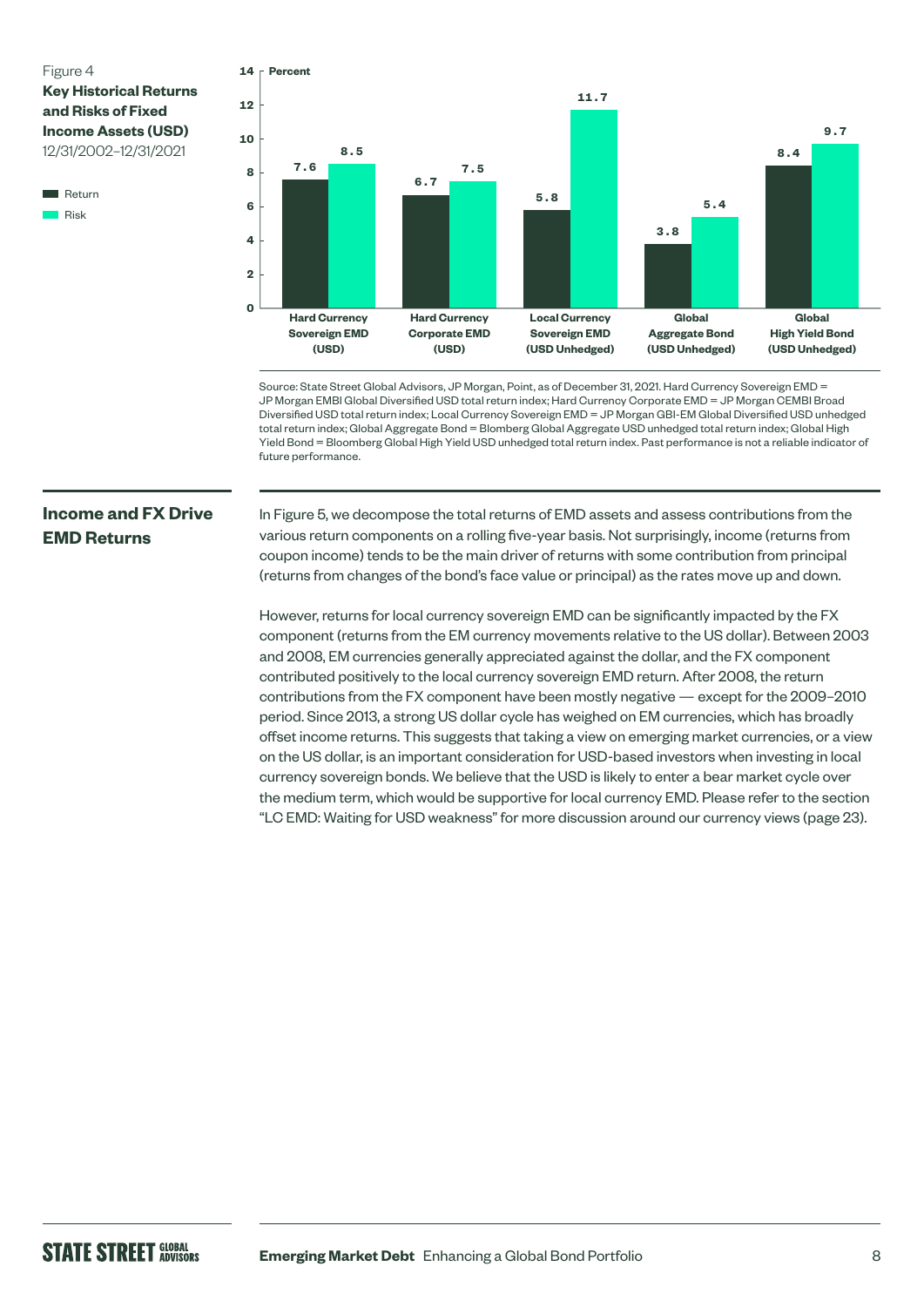### Figure 5a **Annualised Rolling 5-year Return Components of EMD Assets (USD)**  12/31/2002–12/31/2021



Figure 5b **Annualised Rolling 5-year Return Components of EMD Assets (USD)** 12/31/2002–12/31/2021

Г **Principal Component** Income Component

Figure 5c **Annualised Rolling 5-year Return Components of EMD Assets (USD)** 12/31/2002–12/31/2021









Source (for Figures 5a–5c): State Street Global Advisors, JP Morgan, as of December 31, 2021. Hard Currency Sovereign EMD = JP Morgan EMBI Global Diversified USD total return index; Hard Currency Corporate EMD = JP Morgan CEMBI Broad Diversified USD total return index; Local Currency Sovereign EMD = JP Morgan GBI-EM Global Diversified USD unhedged total return index. Index returns are unmanaged and do not reflect the deduction of any fees or expenses. Index returns reflect all items of income, gain and loss and the reinvestment of dividends and other income as applicable. Past performance is not a reliable indicator of future performance.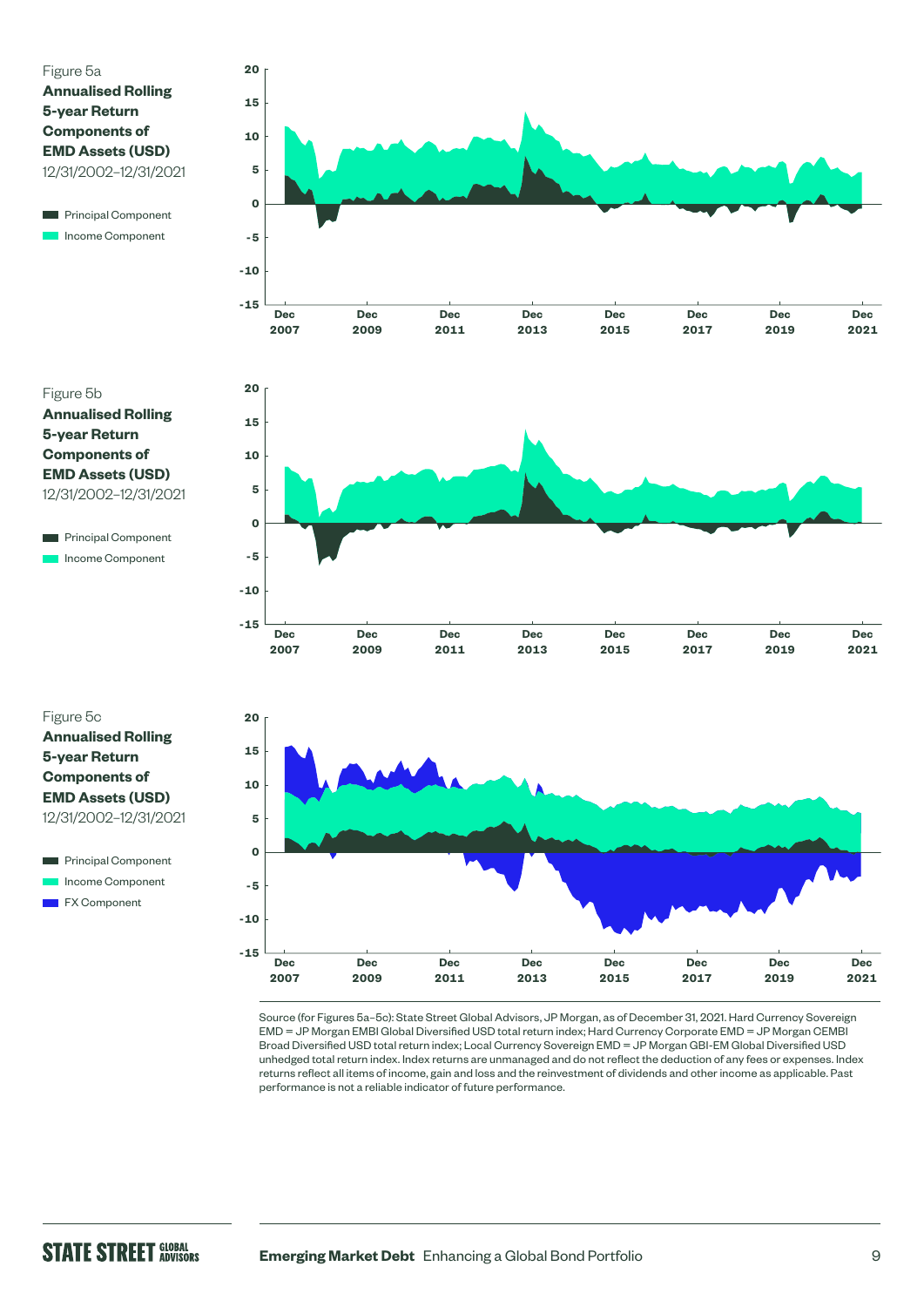# Benefits and Risks of Investing in EMD

- **• EMD offers yield enhancement, generally lower duration versus investment grade bonds and diversification benefits against the backdrop of low global bond yields, underpinned by higher growth and lower debt burdens.**
- **• Higher volatility and greater drawdowns in challenging market environments have been features of EM debt, with local currency assets historically most volatile.**

Emerging market debt provides an attractive yield enhancement option relative to investment grade bonds. EMD yields are now in line with those of high yield bonds, while enjoying higher average credit ratings. As shown in Figure 6, the yield of the Global Aggregate Bond index has fallen significantly over the past 10 years, mainly driven by accommodative monetary policies implemented by the major developed market central banks. The yield rallied in 2021 as key global central banks shifted towards a more hawkish stance, but it remained at a relatively low level. Over the same period, the yields of EMD assets have trended mostly within a 4–7% range. As of December 2021, all three EMD assets had yields above 4.5%, which was around 3–4 times that of global aggregate bonds, and similar to that of global high yield bonds.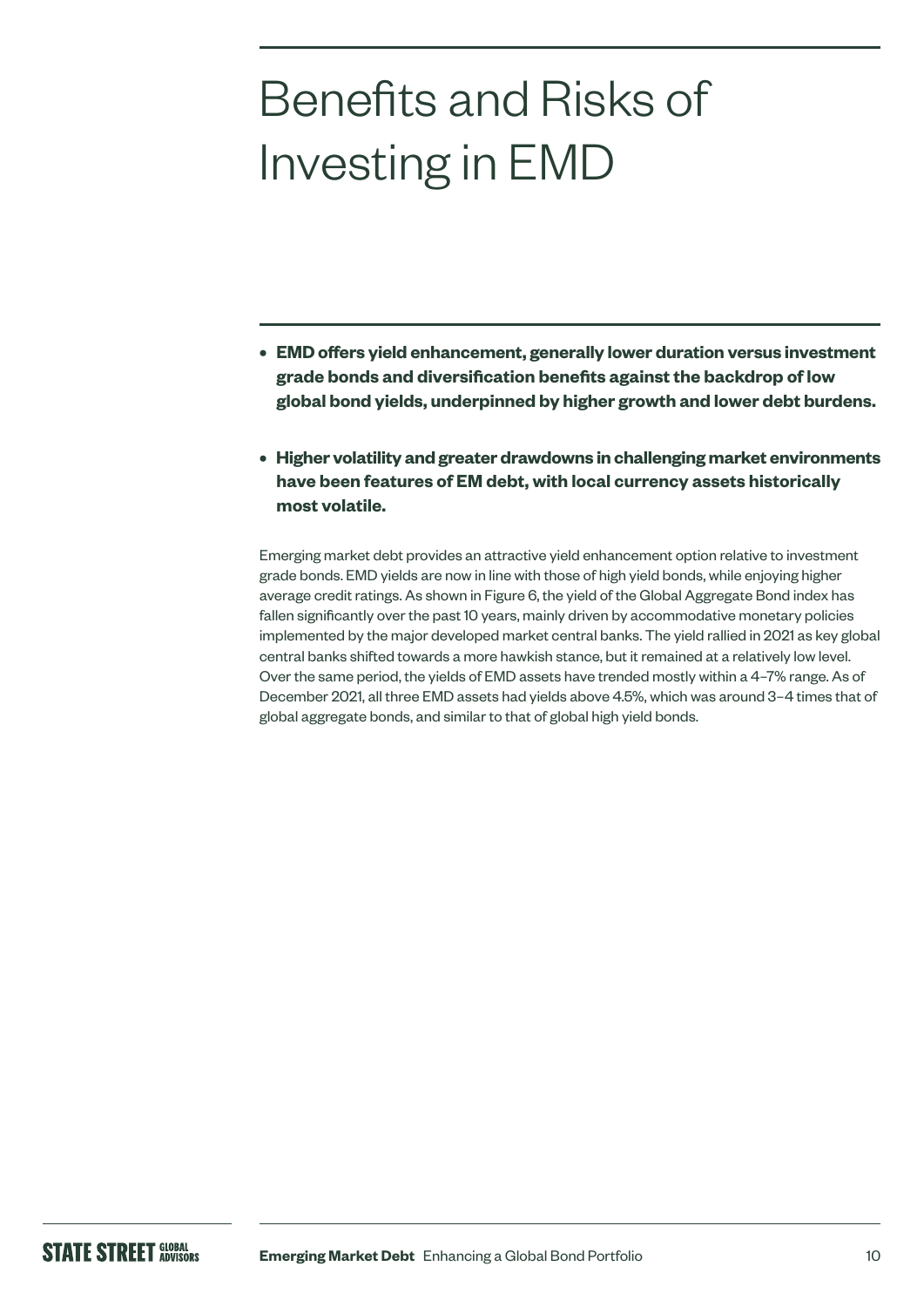#### Figure 6 **Yields of EMD Assets, Global Aggregate Bonds and Global High Yield Bonds**  Jan 2010–Dec 2021

- Hard Currency Sovereign EMD Hard Currency Corporate EMD Local Currency Sovereign EMD
- Global Aggregate Bond
- Global High Yield Bond



Source: State Street Global Advisors, JP Morgan, Point, as of December 31, 2021. Hard Currency Sovereign EMD = JP Morgan EMBI Global Diversified USD total return index; Hard Currency Corporate EMD = JP Morgan CEMBI Broad Diversified USD total return index; Local Currency Sovereign EMD = JP Morgan GBI-EM Global Diversified USD unhedged total return index; Global Aggregate Bond = Bloomberg Global Aggregate USD unhedged total return index; Global High Yield Bond = Bloomberg Global High Yield USD unhedged total return index. Index returns are unmanaged and do not reflect the deduction of any fees or expenses. Index returns reflect all items of income, gain and loss and the reinvestment of dividends and other income as applicable. Past performance is not a reliable indicator of future performance.

As illustrated in Figure 7, the hard currency corporate and local currency sovereign EMD assets have average investment grade ratings about 5–7 notches below Global Aggregate bonds, while the duration of the indices are shorter. By comparison, hard currency sovereign EMD has an average high yield rating with a modified duration slightly higher than global aggregate bonds (see Figure 7). We believe that higher yields with (generally) lower duration than aggregate bonds and better ratings than high yield bonds offer an attractive combination to global aggregate bond investors.

|                              | <b>Yield to Maturity (%)</b> | Index Rating* | <b>Modified Duration</b> |
|------------------------------|------------------------------|---------------|--------------------------|
| Hard Currency Sovereign EMD  | 5.29                         | Ba1/BB+       | 7.97                     |
| Hard Currency Corporate EMD  | 4.58                         | Baa3/BBB-     | 4.92                     |
| Local Currency Sovereign EMD | 5.72                         | Baa1/BBB+     | 5.21                     |
| Global Aggregate Bond        | 1.32                         | Aa2/AA3       | 7.54                     |
| Global High Yield Bond       | 5.24                         | <b>Ba3/B1</b> | 4.26                     |

Source: State Street Global Advisors, JP Morgan, Point, as of December 31, 2021. Hard Currency Sovereign EMD = JP Morgan EMBI Global Diversified USD total return index; Hard Currency Corporate EMD = JP Morgan CEMBI Broad Diversified USD total return index; Local Currency Sovereign EMD = JP Morgan GBI-EM Global Diversified USD unhedged total return index; Global Aggregate Bond = Bloomberg Global Aggregate USD unhedged total return index; Global High Yield Bond = Bloomberg Global High Yield USD unhedged total return index.

\* Bloomberg uses the middle rating of Moody's, S&P and Fitch. JPMorgan uses the middle rating of Moody's, S&P and Fitch for hard currency EM sovereign and corporate debt, and the lowest rating of Moody's, S&P and Fitch for local currency EM sovereign debt.

Characteristics are as of the date indicated, are subject to change, and should not be relied upon as current thereafter.

#### Figure 7 **Bond Index Characteristics**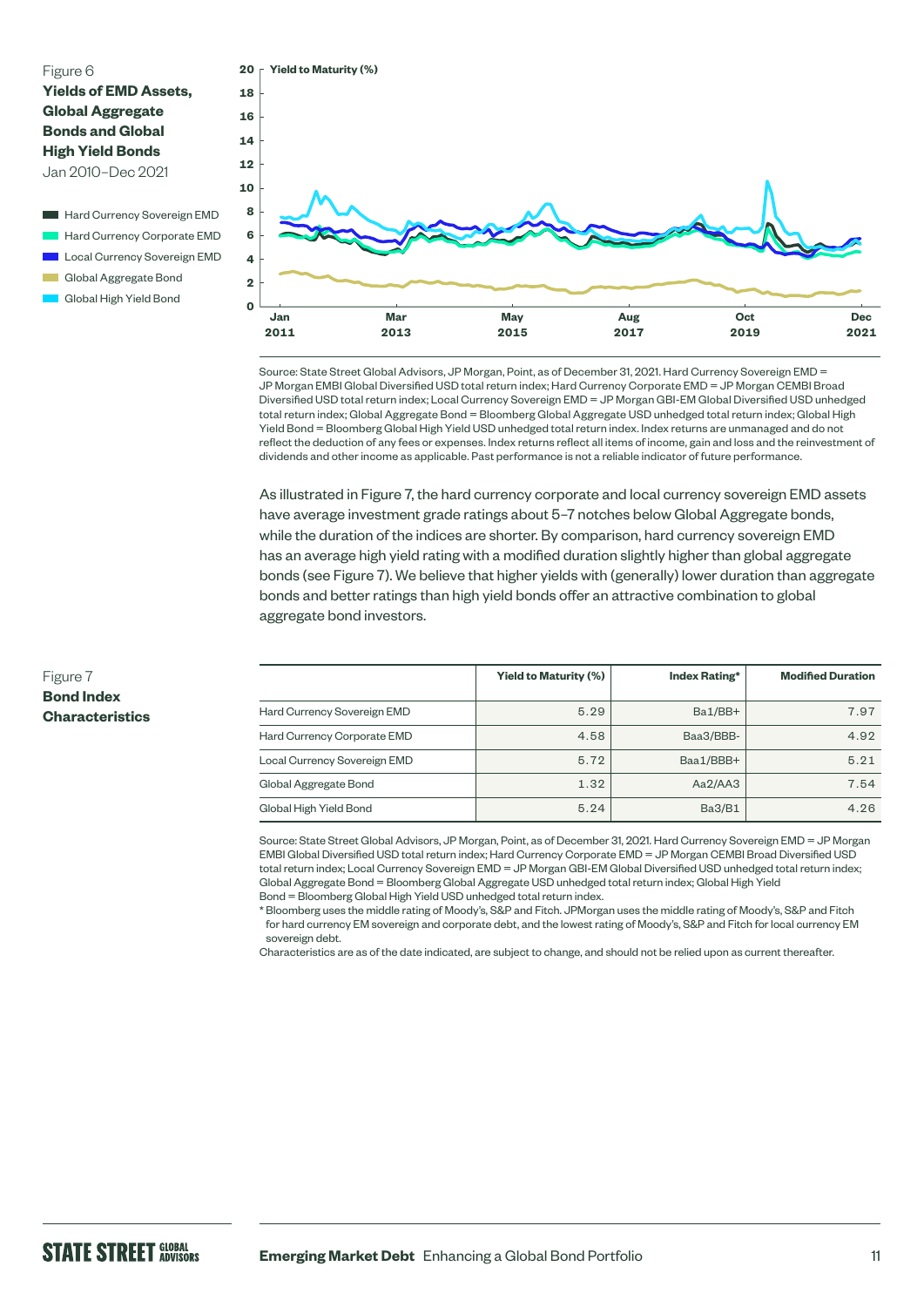# **Diversification Benefits: Low Correlation and Higher Growth Factor Exposures**

The long-term correlations between EMD assets and global aggregate bonds have been modest, signifying potential diversification benefits when adding EMD to a global bond portfolio (see Figure 8). For USD-unhedged global aggregate bonds, hard currency corporate EMD has provided the best diversification benefits with the lowest historical correlation due to its lower duration and higher credit exposure relative to the other two EMD assets. In contrast, local currency sovereign EMD was the best diversifier for USD-hedged global aggregate bonds. Unlike the two hard currency EMD assets, it does not have an explicit link to US bonds (which is a big proportion of the global aggregate bond universe) and its EM currency exposure acts as a diversifier.

| Figure 8                    |
|-----------------------------|
| <b>Asset Correlations</b>   |
| <b>Based on USD Returns</b> |
| Jan 2003-Dec 2021           |

|                                                     | Hard<br>Currency<br>Sovereign<br><b>EMD</b> | Hard<br>Currency<br>Corporate<br><b>EMD</b> | Local<br>Currency<br>Sovereign<br><b>EMD</b> | Global<br><b>Aggregate</b><br><b>Bond</b> | Global<br><b>Aggregate</b><br><b>Bond (USD</b><br>Hedged) | <b>Global High</b><br><b>Yield Bond</b> |
|-----------------------------------------------------|---------------------------------------------|---------------------------------------------|----------------------------------------------|-------------------------------------------|-----------------------------------------------------------|-----------------------------------------|
| <b>Hard Currency</b><br><b>Sovereign EMD</b>        | 1.00                                        | 0.92                                        | 0.79                                         | 0.63                                      | 0.53                                                      | 0.85                                    |
| <b>Hard Currency</b><br><b>Corporate EMD</b>        | 0.92                                        | 1.00                                        | 0.72                                         | 0.57                                      | 0.47                                                      | 0.86                                    |
| <b>Local Currency</b><br><b>Sovereign EMD</b>       | 0.79                                        | 0.72                                        | 1.00                                         | 0.68                                      | 0.33                                                      | 0.75                                    |
| Global<br><b>Aggregate Bond</b>                     | 0.63                                        | 0.57                                        | 0.68                                         | 1.00                                      | 0.68                                                      | 0.49                                    |
| <b>Global Aggregate</b><br><b>Bond (USD hedged)</b> | 0.53                                        | 0.47                                        | 0.33                                         | 0.68                                      | 1.00                                                      | 0.21                                    |
| <b>Global High</b><br><b>Yield Bond</b>             | 0.85                                        | 0.86                                        | 0.75                                         | 0.49                                      | 0.21                                                      | 1.00                                    |

Source: State Street Global Advisors, JP Morgan, Point, as of December 31, 2021. Hard Currency Sovereign EMD = JP Morgan EMBI Global Diversified USD total return index; Hard Currency Corporate EMD = JP Morgan CEMBI Broad Diversified USD total return index; Local Currency Sovereign EMD = JP Morgan GBI-EM Global Diversified USD unhedged total return index; Global Aggregate Bond = Bloomberg Global Aggregate USD unhedged total return index; Global Aggregate Bond (USD hedged) = Bloomberg Global Aggregate USD hedged total return index; Global High Yield Bond = Bloomberg Global High Yield USD unhedged total return index. Past performance is not a reliable indicator of future performance. Index returns are unmanaged and do not reflect the deduction of any fees or expenses. Index returns reflect all items of income, gain and loss and the reinvestment of dividends and other income as applicable.

The diversification benefits of incorporating EMD into a global bond portfolio are also reflected in their distinct factor exposures compared to those of global aggregate bonds. Based on a principal component analysis (PCA), USD-hedged global aggregate bonds exhibit a factor exposure of close to 90% to the Term Structure factor (interest rate risk exposure), as shown in Figure 9. In comparison, EMD assets show more sensitivity to Growth factors (equity-like risk exposures). Local currency sovereign EMD also has a high exposure to Inflation/Other factors along with a higher Growth factor component. Therefore, the addition of EMD to a global Aggregate bond portfolio could help to create a more balanced factor exposure.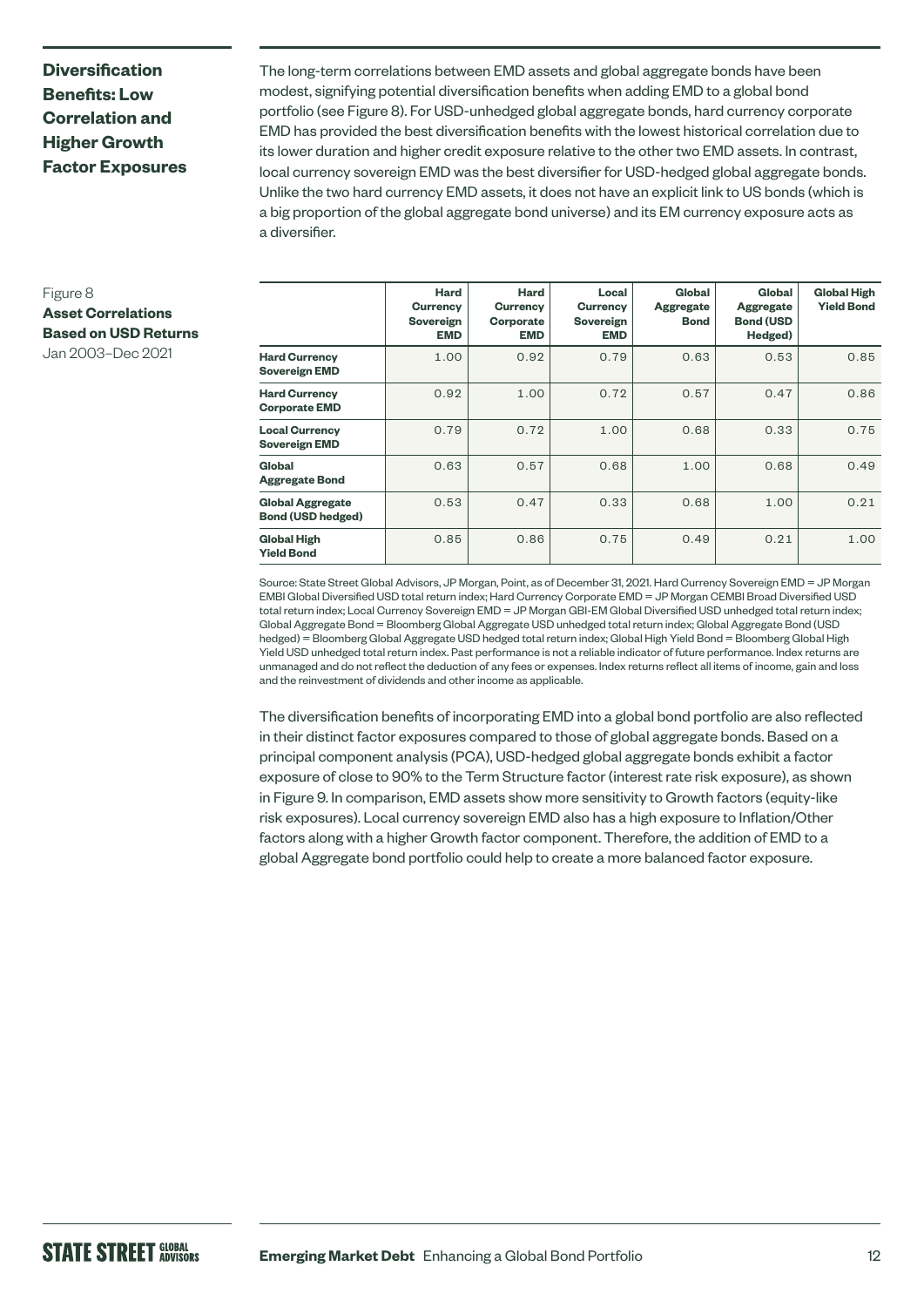#### Figure 9 **Principal Component Analysis (PCA) Factors of Bond Indices**

#### **Global Aggregate Bond (USD Hedged)**

#### **Hard Currency Sovereign EMD**



Source: State Street Global Advisors, as of December 31, 2021, based on asset historical returns from 12/31/2002–12/31/2021. Global Aggregate Bond (USD hedged) = Bloomberg Global Aggregate USD hedged total return index; Hard Currency Sovereign EMD = JP Morgan EMBI Global Diversified USD total return index; Hard Currency Corporate EMD = JP Morgan CEMBI Broad Diversified USD total return index; Local Currency Sovereign EMD = JP Morgan GBI-EM Global Diversified USD unhedged total return index. Past performance is not a reliable indicator of future performance. Index returns are unmanaged and do not reflect the deduction of any fees or expenses. Index returns reflect all items of income, gain and loss and the reinvestment of dividends and other income as applicable.

# **Higher Growth Underpins EMD Fundamentals, But Debt Pressure is Building**

Emerging market economies have been driving global growth over the last two decades, having consistently grown faster than the more developed economies. The global economy was hit in 2020 by the COVID-19 pandemic, but recovered strongly in 2021 — according to the International Monetary Fund's (IMF) October 2021 World Economic Outlook, advanced economy GDP was expected to increase by 5.2% in 2021, following a 4.5% contraction in 2020, while emerging markets should have expanded by 6.4% after a 2020 reduction of 2.1%. However, the growth premium is expected to decline to 0.6% in 2022.

Much of the emerging market growth is currently being driven by China and India as a number of the other major EM economies, such as Brazil, Russia and Mexico, have been growing more slowly than the advanced economies.<sup>5</sup> Furthermore, the expected slowdown of Chinese growth would pose headwinds to EM economic expansion. It is also worth noting that political events in several EM countries may affect progress on key economic reforms and lead to growth uncertainties. The Russia/Ukraine crisis is also a major geopolitical risk to emerging markets.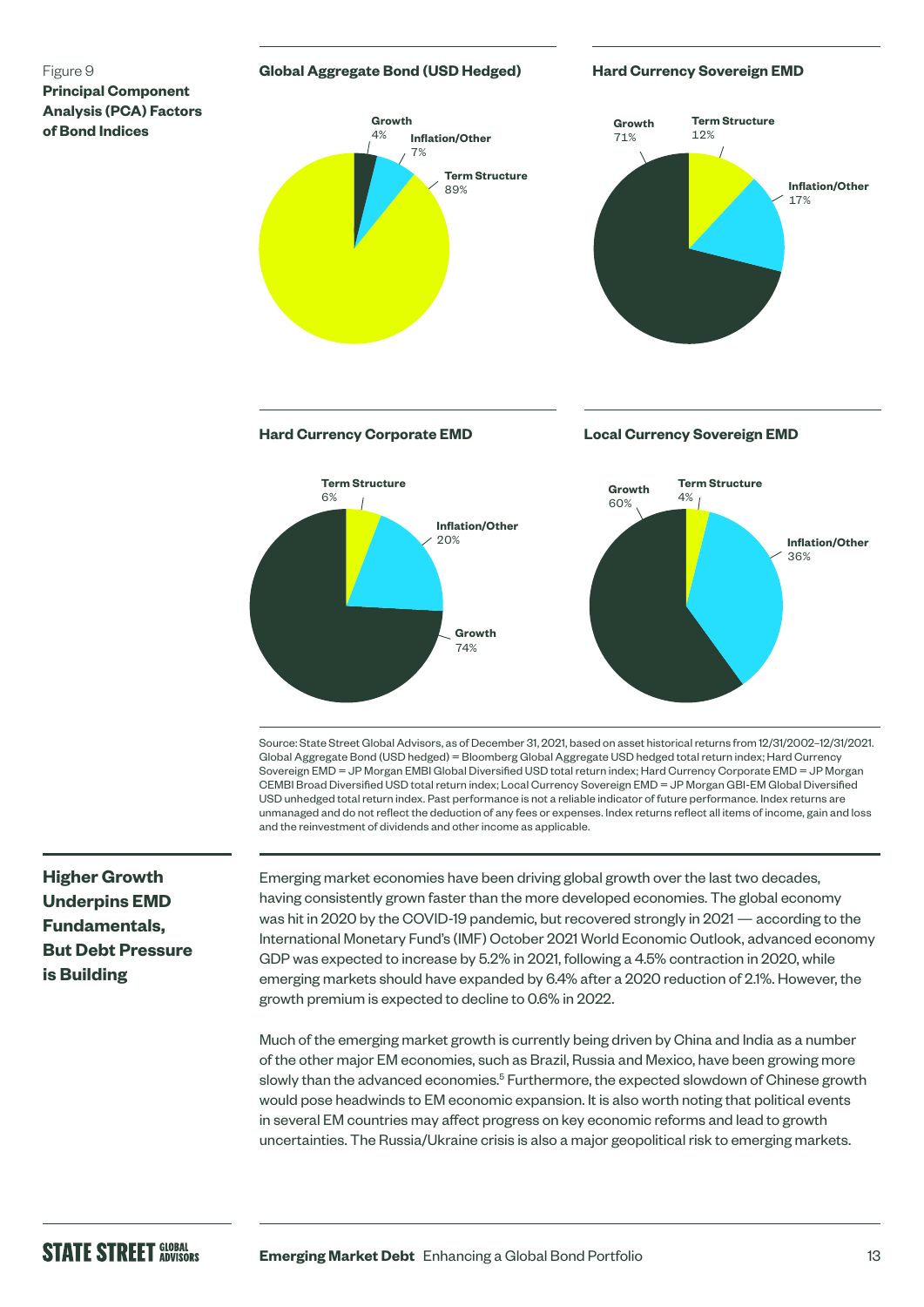Looking beyond 2022, the IMF expects the EM growth premium to increase to an average of 2.7% from 2023 to 2026, although emerging economies' growth prospects remain susceptible to moderating China growth, political instabilities and potential geopolitical tensions (see Figure 10).

#### Figure 10 **Real GDP Growth (Annual % Change)**





Source: State Street Global Advisors, International Monetary Fund, as of October 2021.

External vulnerabilities across emerging markets have generally improved over the last ten years as the number of countries running fiscal and current account deficits is now much lower and foreign exchange reserves are higher.<sup>6</sup> The general government gross debt as a percentage of GDP for emerging economies increased meaningfully during the COVID-19 crisis and is expected to rise modestly in the coming years due to high government financing needs. However, the level is and should remain far below that of advanced economies (see Figure 11). While the average EM current account deficits as a percentage of GDP are forecast to deteriorate. they are still expected to be within 1% of GDP (see Figure 12).

However, the COVID crisis has exposed some lower- and middle-income emerging economies, such as Sri Lanka, Ghana and Tunisia, to potential debt distress.<sup>7</sup> The pandemic has inflicted great pain economically on these poorer countries, and rising US interest rates will worsen the debt pressure. Investors will also need to monitor how elections may lead to a shift away from austerity policies. This could be a risk for countries such as Brazil and Columbia, which could spark concerns about public debt.

Overall, favourable growth trends in emerging market economies should help support EMD fundamentals over the medium term; however, near-term growth headwinds remain, including moderating China growth, political instabilities and potential geopolitical tensions. Some economies could also be subject to potential debt pressure amid rising US interest rates.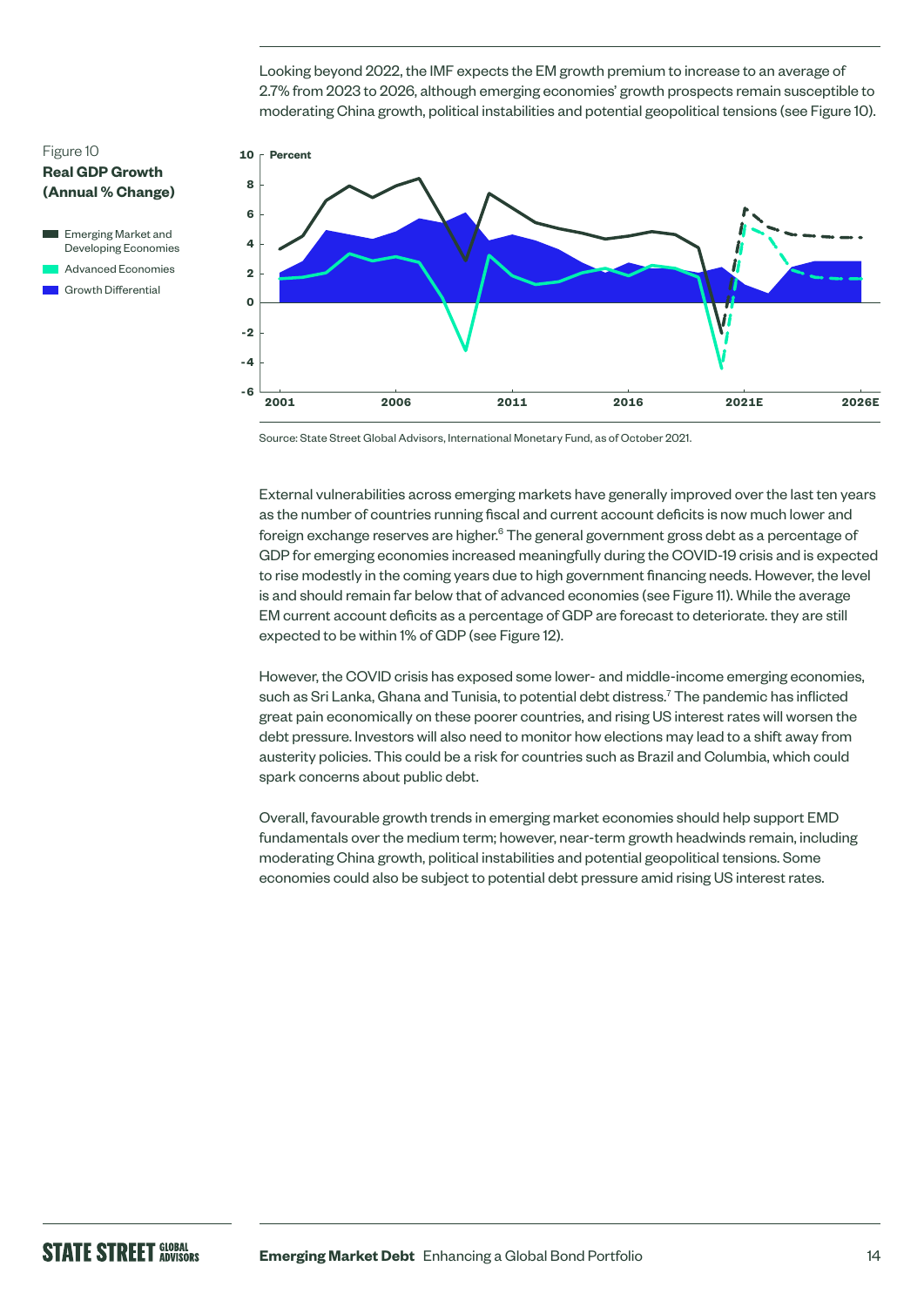



**-2**

**-1**

**1**

**0**

Source: State Street Global Advisors, International Monetary Fund, as of October 2021.

# **EMD Volatility and Drawdowns**

As already noted, emerging market debt markets are generally more volatile than global aggregate investment grade bonds. With this higher volatility comes a tendency to incur higher drawdowns in challenging market environments.

**2001 2006 2011 2016 2021E 2026E**

In Figure 13, we present the historical maximum drawdowns (i.e. maximum peak–to-trough losses) of the three EMD assets and global aggregate bonds. The historical maximum drawdown for global aggregate bonds was low at -10% on a USD-unhedged basis, and -3% on a USD-hedged basis. By comparison, the two hard currency EMD assets fell over 20% from peak to trough during the Global Financial Crisis (GFC), and lost over 10% during the COVID-19 crisis — although drawdowns were more modest (less than -10%) during other periods. Local currency sovereign EMD has been the most volatile EMD asset, falling over 20% during the GFC with a maximum -29% drawdown in 2015 when EM currencies depreciated significantly against the dollar after the taper tantrum, and a drawdown of -19% during the COVID-19 crisis. Local currency sovereign EMD also lost 9% in 2021 due to poor currency returns and central bank rate hikes.

Given the higher volatility and potential for higher drawdowns relative to global aggregate bonds, investors sensitive to such declines may want to consider focusing on hard currency rather than local currency EMD. Investors in LC sovereign EMD would need to understand (and be able to tolerate) the volatility and drawdowns from movements in local interest rates and EM currencies. We recommend investors take a strategic medium- to long-term investment horizon in EMD to ride out the cyclical downside of the asset class.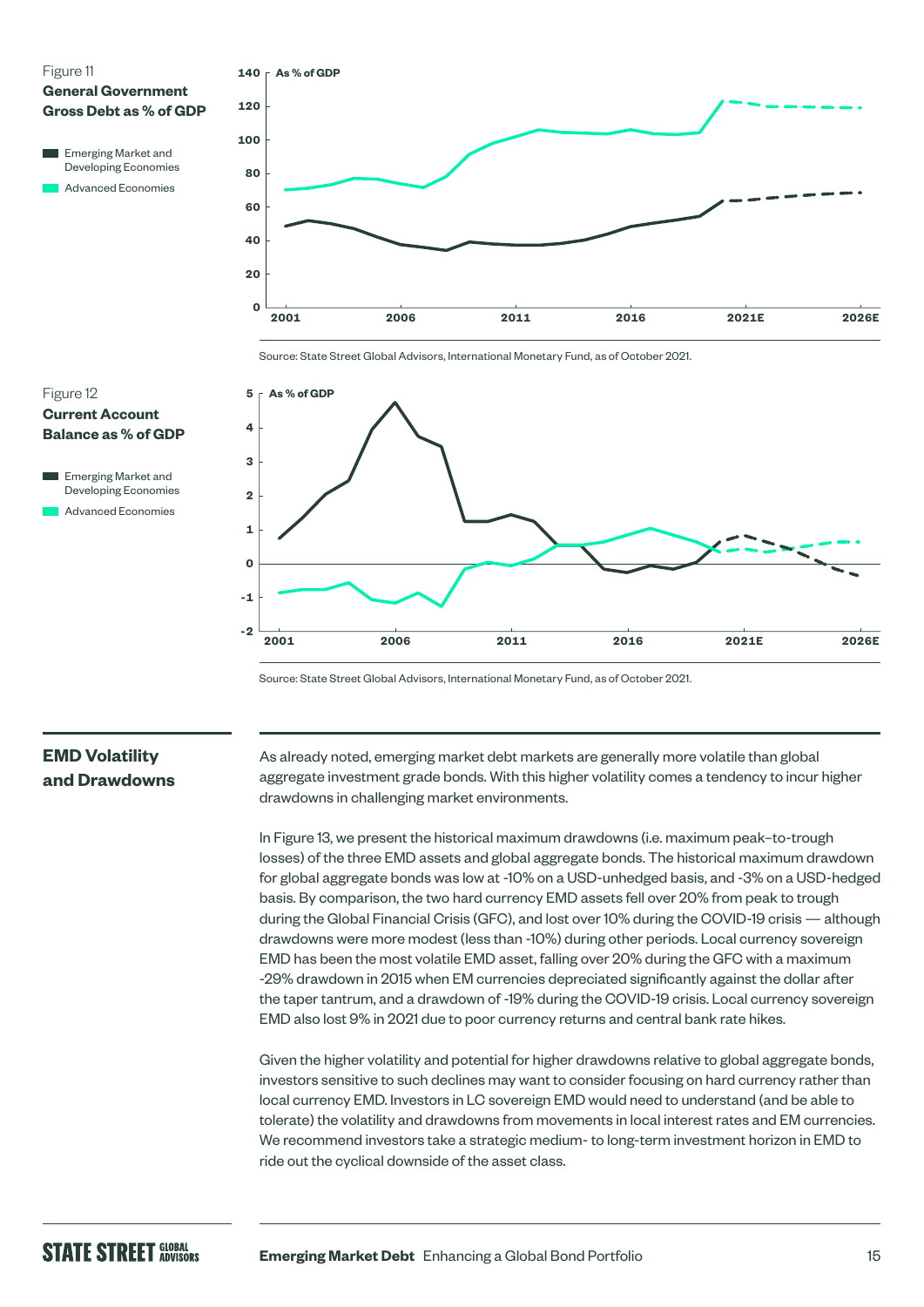#### Figure 13

#### **Maximum Drawdown of Bond Indices (USD)**

12/31/2002–12/31/2021

- Hard Currency EM Sovereign Debt, USD Hard Currency EM Corporate Debt, USD Local Currency EM Sovereign Debt, USD Unhedged
- Global Aggregate, USD Unhedged
- Global Aggregate, USD Hedged



Source: State Street Global Advisors, JP Morgan, Bloomberg, as of December 31, 2021. Hard Currency Sovereign EMD = JP Morgan EMBI Global Diversified USD total return index; Hard Currency Corporate EMD = JP Morgan CEMBI Broad Diversified USD total return index; Local Currency Sovereign EMD = JP Morgan GBI-EM Global Diversified USD unhedged total return index; Global Aggregate Bond = Bloomberg Global Aggregate USD unhedged total return index; Global Aggregate Bond (USD Hedged) = Bloomberg Global Aggregate USD hedged total return index. Index returns are unmanaged and do not reflect the deduction of any fees or expenses. Index returns reflect all items of income, gain and loss and the reinvestment of dividends and other income as applicable. Past performance is not a reliable indicator of future performance.

# **Idiosyncratic Risks Remain, But Contagion Risks Generally Lower**

Idiosyncratic (or country specific) risk is often cited as something to watch for when investing in emerging markets. This is usually because when one country runs into difficulties, there is the expectation that others are likely to follow. While this has often been the case, we think that the hurdle today is higher for idiosyncratic risk to create contagion across the broader emerging market universe.

Looking simplistically at what drives the contagion effect, many emerging markets are export oriented with trade accounting for a meaningful proportion of economic growth. As global trade is largely funded in US dollars, emerging market economies are sensitive to movements in the dollar relative to their local currencies. When the dollar is weaker and global trade/growth is strong, countries and companies may seek cheaper funding (as local currency rates are generally higher than dollar rates). At the same time, foreign investors looking for higher growth and yield opportunities drive inflows into local markets. That's great when global growth is strong, the dollar is stable and market liquidity remains plentiful.

However, when the US Federal Reserve starts to tighten (as it did in 2018 and will likely do so in 2022) and growth begins to slow, the more vulnerable emerging market countries (usually those with a combination of higher levels of foreign currency borrowings, lower foreign currency reserves and current account deficits) tend to come under pressure as foreign investors shift their money back into dollars as US yields look more attractive. This usually leads to currency depreciation, forcing the local central bank to raise rates, which in turn ultimately impacts growth. And quite often, when one EM economy is revealed to be struggling, there tends to be others. As the saying goes (made famous by Warren Buffett), "You only find out who is swimming naked when the tide goes out."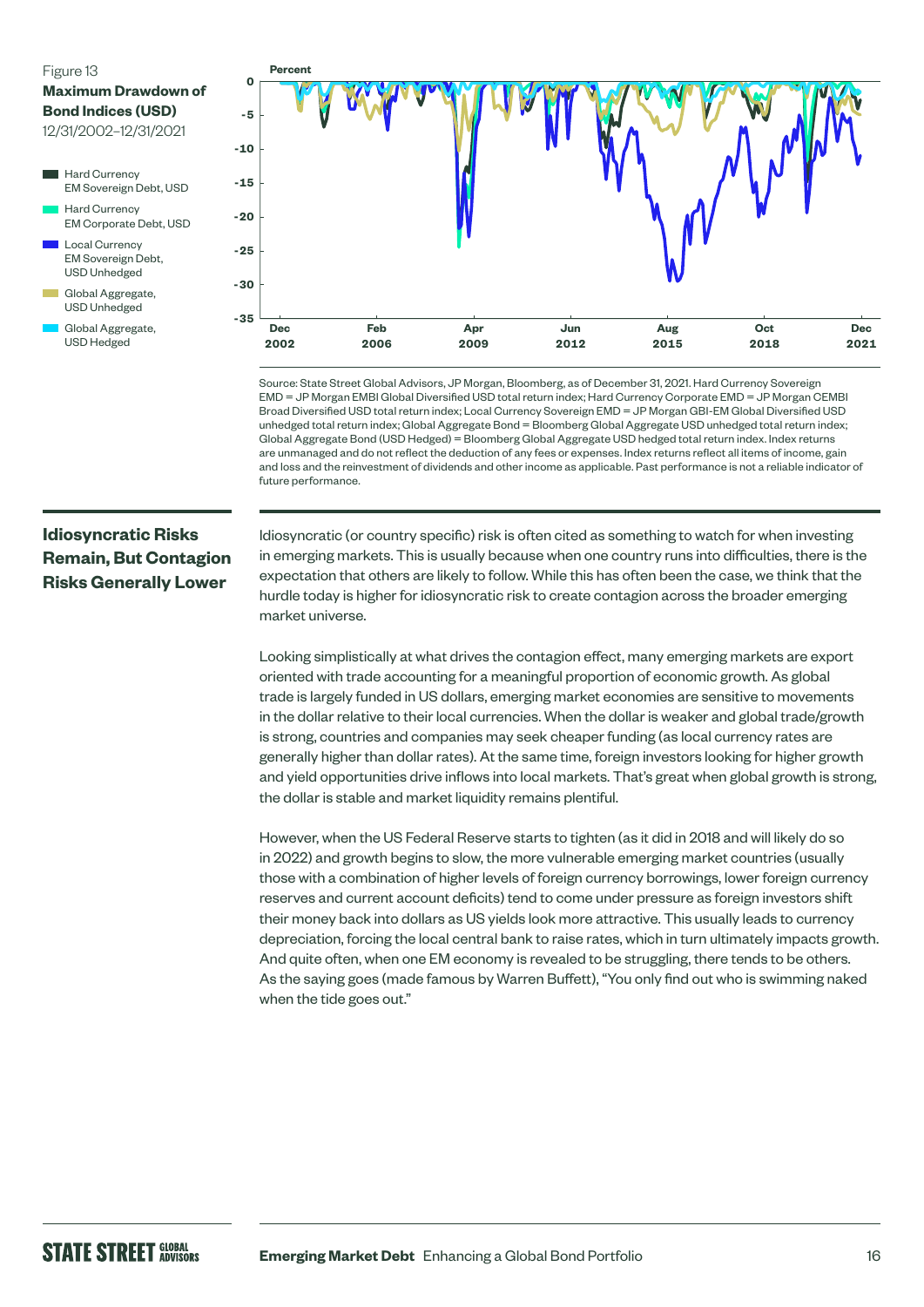While we expect emerging markets to be more sensitive to swings in risk sentiment and global macro external shocks, the risk for contagion across emerging markets is lower than in the past, even as a few of the more vulnerable countries come under pressure. There have been significant changes in emerging markets over the last 20 years, with many countries liberalizing their capital markets (allowing for more market-oriented currency regimes), establishing independent central banks and building up foreign currency reserves. Overall, countries have generally been improving their balance sheets.

In 2018, Argentina and Turkey experienced crises that saw both countries' currencies plunge and interest rates spike. This idiosyncratic risk partly explained the underperformance of emerging market debt relative to investment grade bonds in 2018. Turkey experienced another currency crisis in 2021. We are starting to see increased pressures on some of the vulnerable countries whose economies have been more negatively impacted by COVID-19. However, the overall solid credit metrics of emerging market countries as a whole should help to limit the contagion effect.

A global growth slowdown and inflation risks remain clear risks for emerging markets, but these are global macro risks not specific to emerging markets.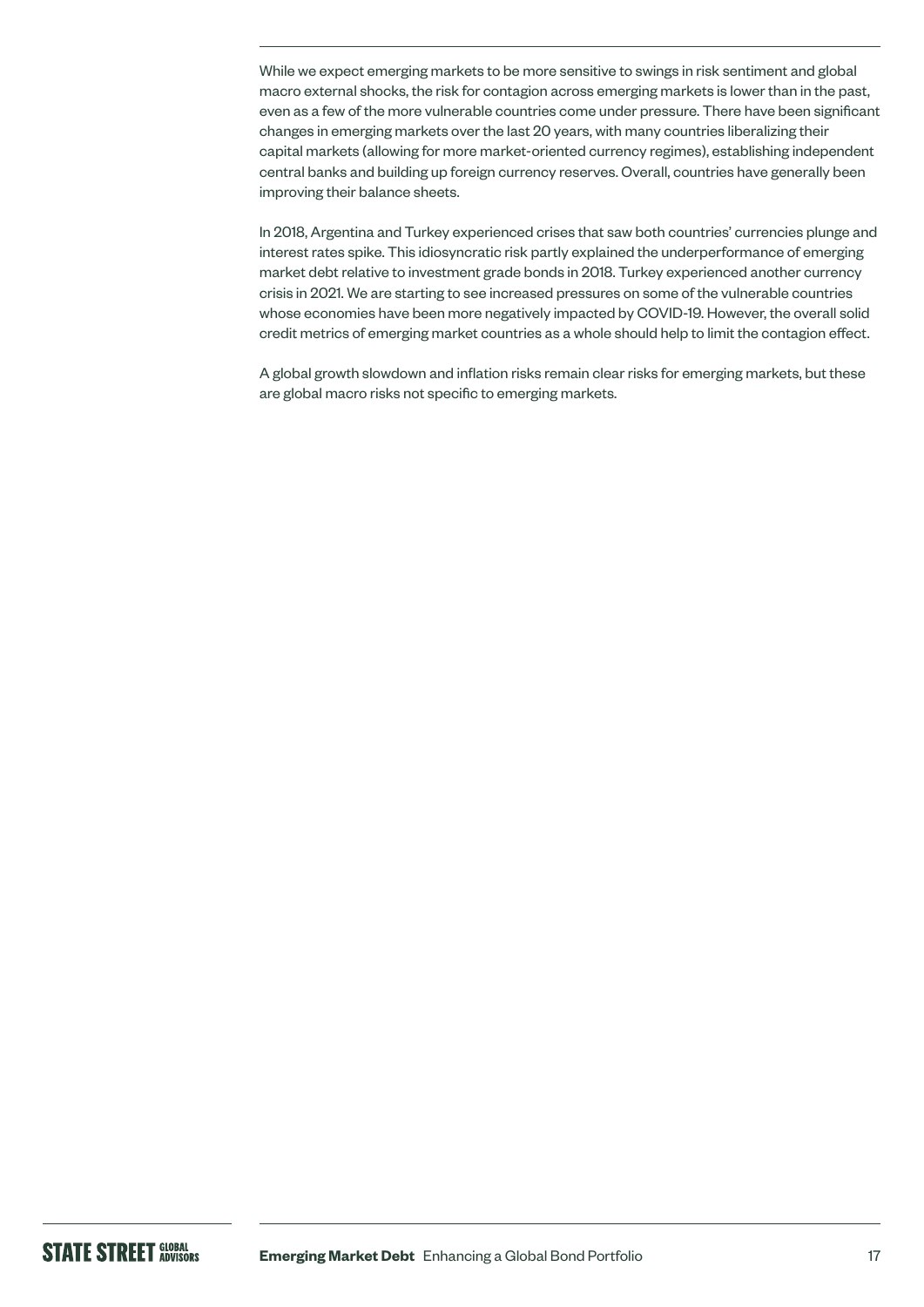# Incorporating EMD into a Global Fixed Income Portfolio

- **• Our analysis shows that incorporating 10% hard currency EMD into a global bond portfolio could increase the portfolio return with a similar return/risk ratio for a USD investor base.8**
- **• The case for including local currency EMD into global portfolios is comparatively less compelling given currency volatility; therefore, taking a view on currency is an important consideration when investing in local currency debt.**

### **Impact of a Single EMD Asset on Bond Portfolios**

Using long-term historical return and risk metrics, we first assess the impact on the return and risk of a global bond portfolio by replacing part of the global aggregate (USD hedged) bond exposures with a single EMD asset.

As illustrated in Figures 14, 15 and 16, adding an EMD asset to a USD-hedged global aggregate bond portfolio led to an increase in both portfolio returns and risk. A 10% allocation to hard currency sovereign or corporate EMD generated a return/risk ratio similar to that of a 100% global aggregate (USD hedged) bond portfolio, while a higher EMD allocation led to a lower return/risk ratio. Meanwhile, allocating to local currency sovereign EMD did not improve the return/risk ratio.

Among the three EMD assets, the inclusion of hard currency sovereign EMD had the biggest positive impact on portfolio return, given its lower credit rating and higher historical return. Hard currency corporate EMD impacted the portfolio risk the least, due to its lower historical risk and correlation with Global Aggregate bonds. The addition of local currency sovereign EMD improved the portfolio returns the least and generally increased portfolio risk. This was due to its FX component, which contributed negatively to historical returns and resulted in higher portfolio volatility.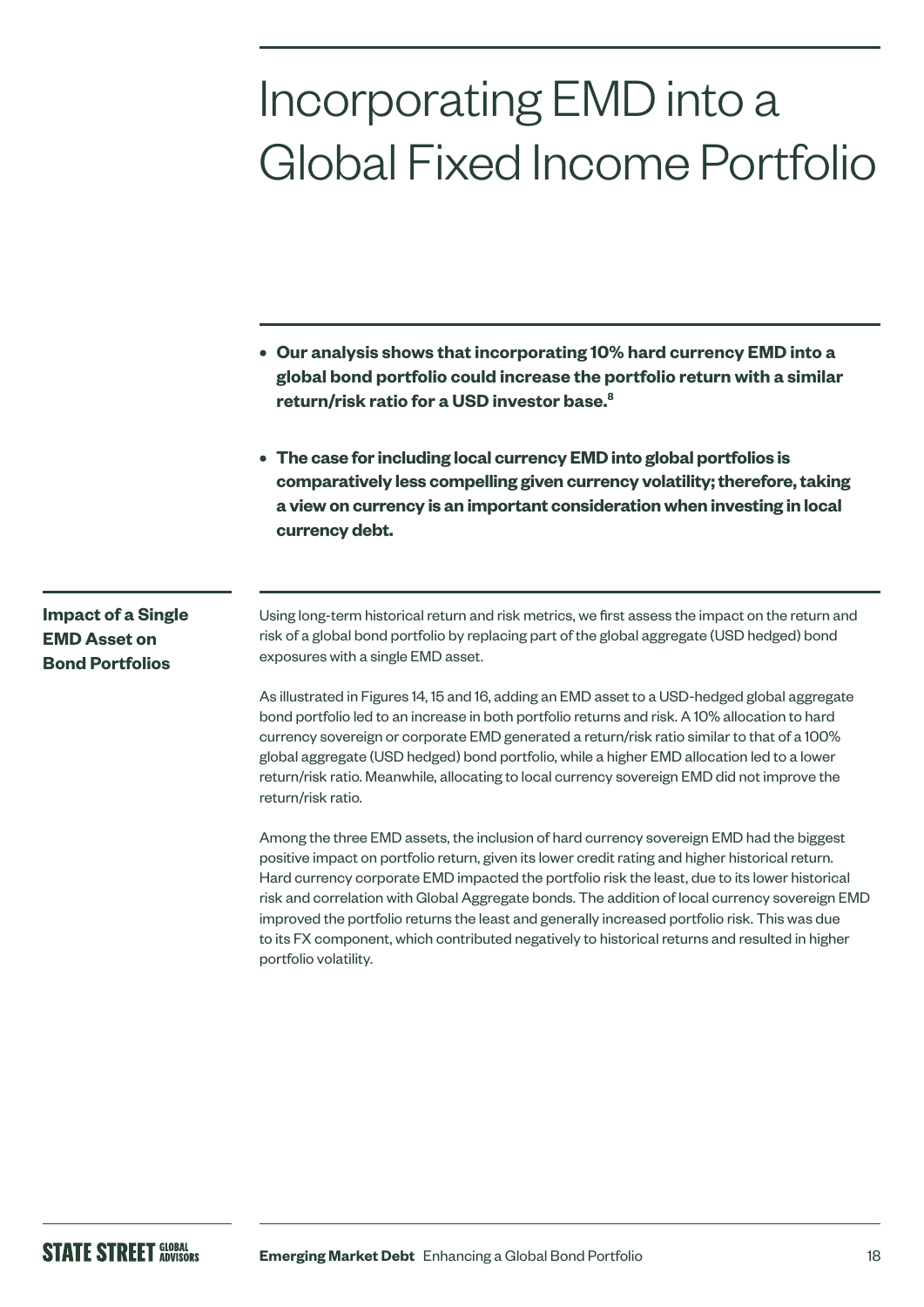#### Figure 14

| <b>Return &amp; Risk for</b> |  |  |  |
|------------------------------|--|--|--|
| <b>Portfolios of Hard</b>    |  |  |  |
| <b>Currency Sovereign</b>    |  |  |  |
| <b>EMD and Global</b>        |  |  |  |
| <b>Aggregate Bonds</b>       |  |  |  |
| (USD Hedged)                 |  |  |  |
| $\overline{\phantom{a}}$     |  |  |  |

Jan 2003–Dec 2021

- **0% Hard Currency** Sovereign EMD/ 100% Global Agg (USD Hedged)
- 10%/90%
- 20%/80%
- 30%/70%
- 40%/60%

 50% Hard Currency Sovereign EMD/50% Global Agg (USD Hedged)

#### Figure 15

| <b>Return &amp; Risk for</b> |  |  |
|------------------------------|--|--|
| <b>Portfolios of Hard</b>    |  |  |
| <b>Currency Corporate</b>    |  |  |
| <b>EMD and Global</b>        |  |  |
| <b>Aggregate Bonds</b>       |  |  |
| (USD Hedged)                 |  |  |
| Jan 2003-Dec 2021            |  |  |



- 10%/90%
- 20%/80%
- 30%/70%
- 40%/60%

50% Hard Currency Corporate EMD/50% Global Agg (USD Hedged)



Source: State Street Global Advisors, JP Morgan, Bloomberg, as of December 31, 2021. Hard Currency Sovereign EMD = JP Morgan EMBI Global Diversified USD total return index; Global Aggregate Bond (USD Hedged) = Bloomberg Global Aggregate USD hedged total return index. Index returns are unmanaged and do not reflect the deduction of any fees or expenses. Index returns reflect all items of income, gain and loss and the reinvestment of dividends and other income as applicable. Past performance is not a reliable indicator of future performance.



Source: State Street Global Advisors, JP Morgan, Bloomberg, as of December 31, 2021. Hard Currency Corporate EMD = JP Morgan CEMBI Broad Diversified USD total return index; Global Aggregate Bond (USD Hedged) = Bloomberg Global Aggregate USD hedged total return index. Index returns are unmanaged and do not reflect the deduction of any fees or expenses. Index returns reflect all items of income, gain and loss and the reinvestment of dividends and other income as applicable. Past performance is not a reliable indicator of future performance.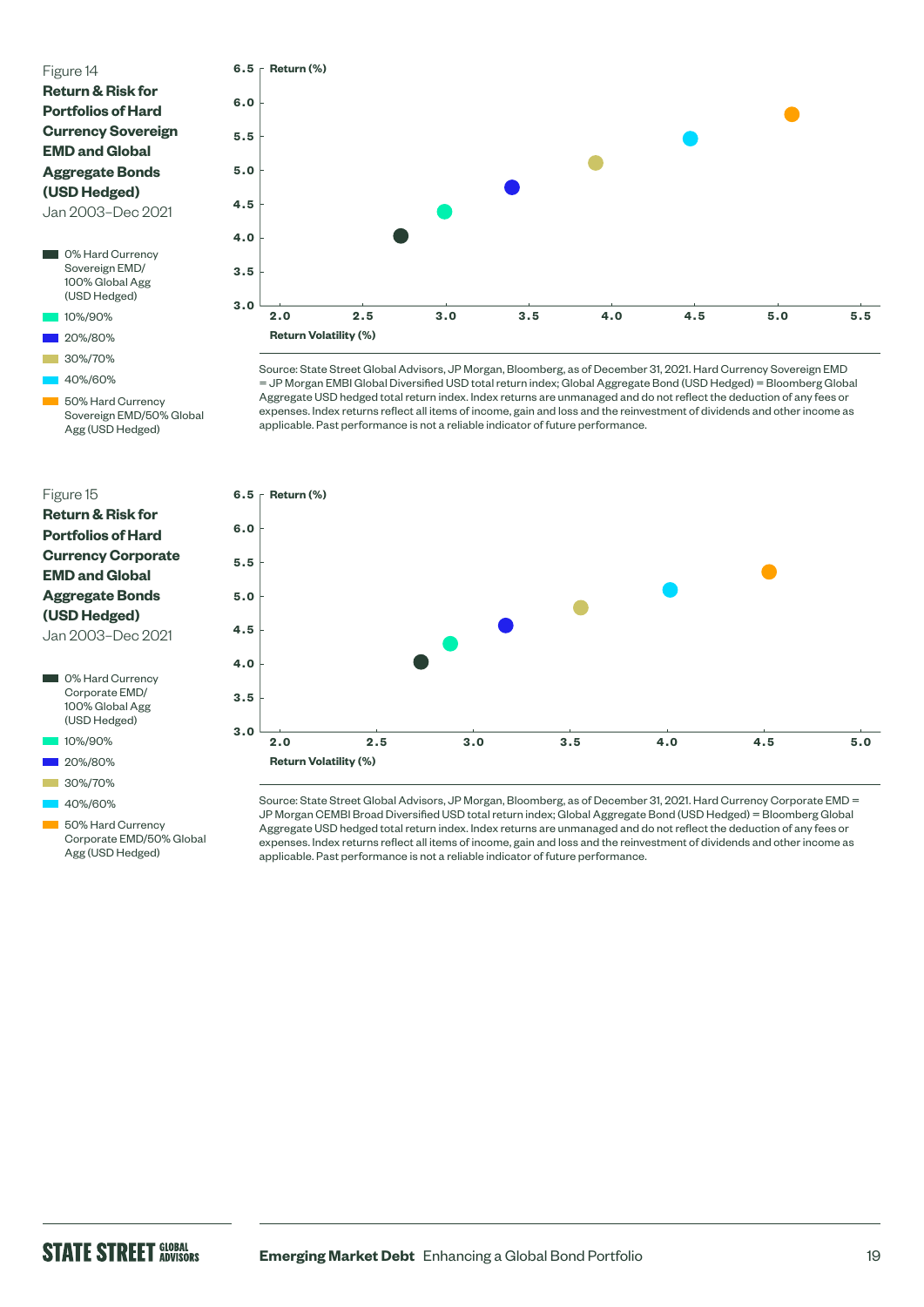#### Figure 16

| <b>Return &amp; Risk for</b> |
|------------------------------|
| <b>Portfolios of Local</b>   |
| <b>Currency Sovereign</b>    |
| <b>EMD and Global</b>        |
| <b>Aggregate Bonds</b>       |
| (USD Hedged)                 |
| Jan 2003-Dec 2021            |
|                              |

- **0%** Local Currency Sovereign EMD/100% Global Agg (USD Hedged)
- 10%/90%
- 20%/80%
- 30%/70%
- 40%/960%
- 50% Local Currency Sovereign EMD/50% Global Agg (USD Hedged)



Source: State Street Global Advisors, JP Morgan, Bloomberg, as of December 31, 2021. Local Currency Sovereign EMD = JP Morgan GBI-EM Global Diversified USD unhedged total return index; Global Aggregate Bond (USD Hedged) = Bloomberg Global Aggregate USD hedged total return index. Index returns are unmanaged and do not reflect the deduction of any fees or expenses. Index returns reflect all items of income, gain and loss and the reinvestment of dividends and other income as applicable. Past performance is not a reliable indicator of future performance.

### **Impact from a Blend of EMD Assets**

USD-hedged global bond portfolio. As a 10% allocation in EMD was identified as the 'sweet spot' in our earlier analysis (mainly for hard currency), we use this as a starting point for our EMD blends. In Figure 17 below, we calculate the long-term historical return and risk of a global bond portfolio when we replace 10% of Global Aggregate (USD hedged) bond exposures with different combinations of EMD assets.

In addition to a single EMD asset, we also look at how a blend of EMD assets could impact a



Source: State Street Global Advisors, JP Morgan, Bloomberg, as of December 31, 2021. Hard Currency Sovereign EMD = JP Morgan EMBI Global Diversified USD total return index; Hard Currency Corporate EMD = JP Morgan CEMBI Broad Diversified USD total return index; Local Currency Sovereign EMD = JP Morgan GBI-EM Global Diversified USD unhedged total return index; Global Aggregate Bond (USD Hedged) = Bloomberg Global Aggregate USD hedged total return index. Index returns are unmanaged and do not reflect the deduction of any fees or expenses. Index returns reflect all items of income, gain and loss and the reinvestment of dividends and other income as applicable. Past performance is not a reliable indicator of future performance.

#### Figure 17

#### **Return & Risk for Portfolios of EMD Assets and Global Aggregate Bonds (USD Hedged)**

Jan 2003–Dec 2021

- **O**% Hard Currency Sovereign EMD/0% Hard Currency Corporate EMD / 0% Local Currency Sovereign EMD/100% Global Agg (USD Hedged)
- 5%/5%/0%/90%
- 10%/0%/0%/90%
- 0%/10%/0%/90%
- 3.33%/3.33%/3.33%/90%
- 0% Hard Currency Sovereign EMD/0% Hard Currency Corporate EMD / 10% Local Currency Sovereign EMD/90% Global Agg (USD Hedged)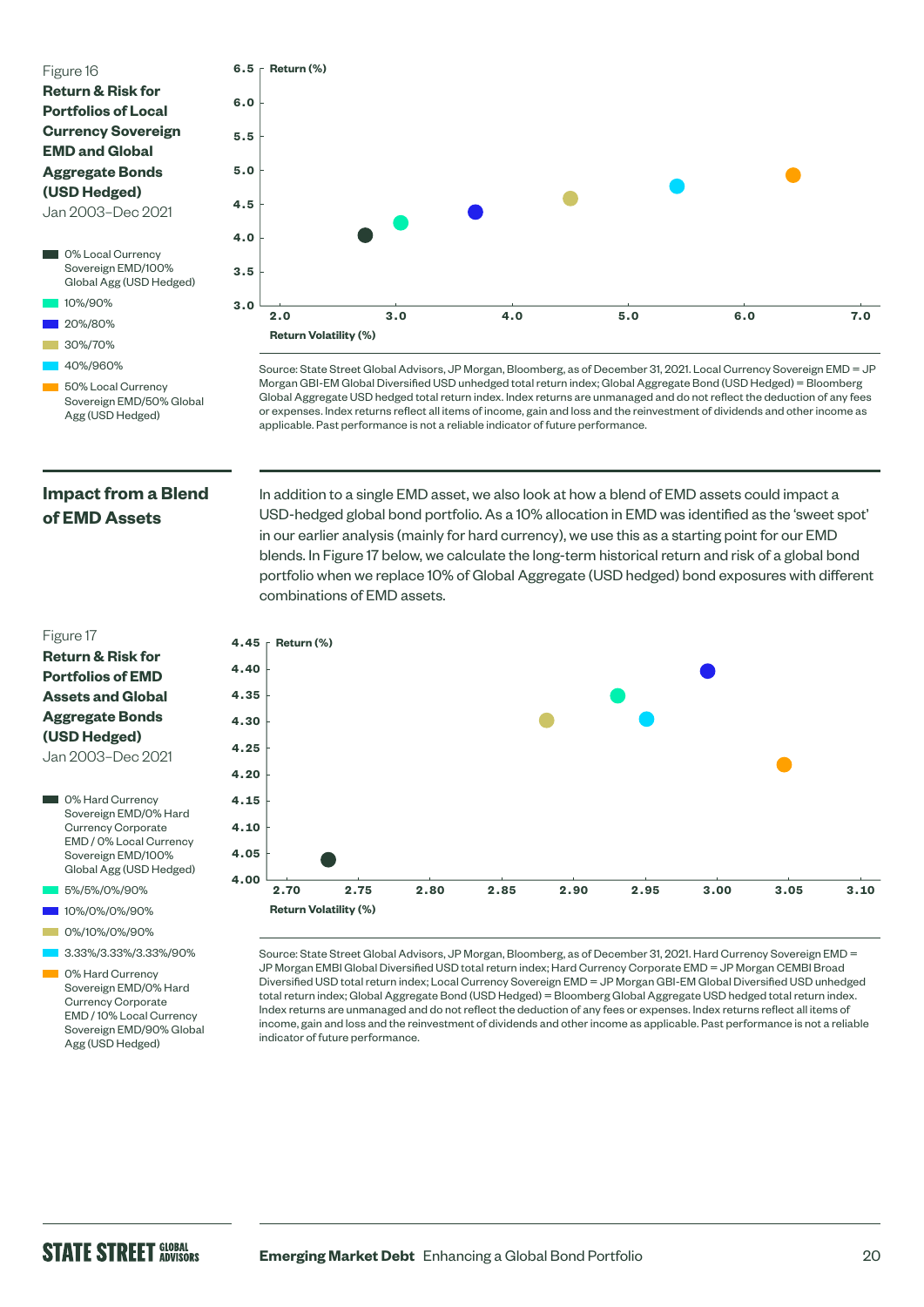As expected, the portfolio that invests 5% each in hard currency sovereign and corporate EMD generated a return and risk in between those of the portfolios which allocate 10% in a single hard currency EMD asset. Its return/risk ratio was also similar to that of a 100% Global Aggregate (USD hedged) bond portfolio. Investors in hard currency sovereign and corporate EMD could decide on a split between the two, based on their return target and level of risk tolerance. Investors with a higher return target and level of risk tolerance could allocate more to hard currency sovereign EMD (which has a lower average rating and higher volatility relative to hard currency corporate EMD) and vice versa.

Historically, as reflected in Figure 17, including local currency sovereign EMD into the EMD asset mix has led to a lower portfolio return and higher portfolio risk. Investors who seek local currency sovereign EMD exposures may want to consider investing in a blend of local currency and hard currency EMD to help blunt the volatility in local currency EMD returns. Compared to the portfolio with a 10% weight in local currency sovereign EMD, the portfolio which invests 3.33% each in local currency sovereign, hard currency sovereign and hard currency corporate EMD generated a higher return with lower risk. Moreover, the risk/return ratio wasn't too far away from that of a 100% global aggregate bond (hedged) portfolio. This may offer a way for investors to take a positive view on local currency EMD debt while hedging some of the potential downside should the USD maintain its strength.

# **Benefits of EMD in a USD Unhedged portfolio**

Unhedged global aggregate bond returns are relatively lower and risk is relatively higher than hedged bond returns, driven by currency movements. On this basis, despite higher correlations than for hedged global bond portfolios, the impact of incorporating emerging market debt in unhedged portfolios can be greater.

As illustrated in Figure 18, for hard currency EMD assets, return/risk improves until the asset mix reaches 70% and 60%, respectively, for hard currency sovereign and corporate EMD. The impact is less pronounced for local currency sovereign debt as its addition does not improve the portfolio's return/risk.

While historical results show that investors can benefit from a higher allocation to hard currency EMD of up to 60–70%, a conservative starting point would be 10–20% (similar to our analysis of a USD-hedged portfolio). Incorporating 10–20% hard currency sovereign or corporate EMD, or a blend of the two, in a USD-unhedged global aggregate bond portfolio led to an increase in portfolio returns with a similar or slightly higher portfolio risk (see Figure 18).

#### Figure 18

**Return & Risk for Portfolios of Hard Currency EMDs and Global Aggregate Bonds (USD Unhedged)**  Jan 2003–Dec 2021

|                                                                                                                                      | Return (%) | <b>Risk (%)</b> | <b>Return/Risk</b> |
|--------------------------------------------------------------------------------------------------------------------------------------|------------|-----------------|--------------------|
| 0% Hard Currency Sovereign EMD/0% Hard Currency<br>Corporate EMD/0% Local Currency Sovereign EMD/<br>100% Global Agg (USD Unhedged)  | 3.83       | 5.40            | 0.71               |
| 10%/0%/0%/90%                                                                                                                        | 4.21       | 5.43            | 0.77               |
| 20%/0%/0%/80%                                                                                                                        | 4.59       | 5.55            | 0.83               |
| 0%/10%/0%/90%                                                                                                                        | 4.11       | 5.32            | 0.77               |
| 0%/20%/0%/80%                                                                                                                        | 4.40       | 5.31            | 0.83               |
| 5%/5%/0%/90%                                                                                                                         | 4.16       | 5.37            | 0.77               |
| 10% Hard Currency Sovereign EMD/10% Hard Currency<br>Corporate EMD/0% Local Currency Sovereign EMD/<br>80% Global Agg (USD Unhedged) | 4.49       | 5.42            | 0.83               |

Source: State Street Global Advisors, JP Morgan, Bloomberg, as of December 31, 2021. Hard Currency Sovereign EMD = JP Morgan EMBI Global Diversified USD total return index; Hard Currency Corporate EMD = JP Morgan CEMBI Broad Diversified USD total return index; Local Currency Sovereign EMD = JP Morgan GBI-EM Global Diversified USD unhedged total return index; Global Aggregate Bond (USD Unhedged) = Bloomberg Global Aggregate USD unhedged total return index. Index returns are unmanaged and do not reflect the deduction of any fees or expenses. Index returns reflect all items of income, gain and loss and the reinvestment of dividends and other income as applicable. Past performance is not a reliable indicator of future performance.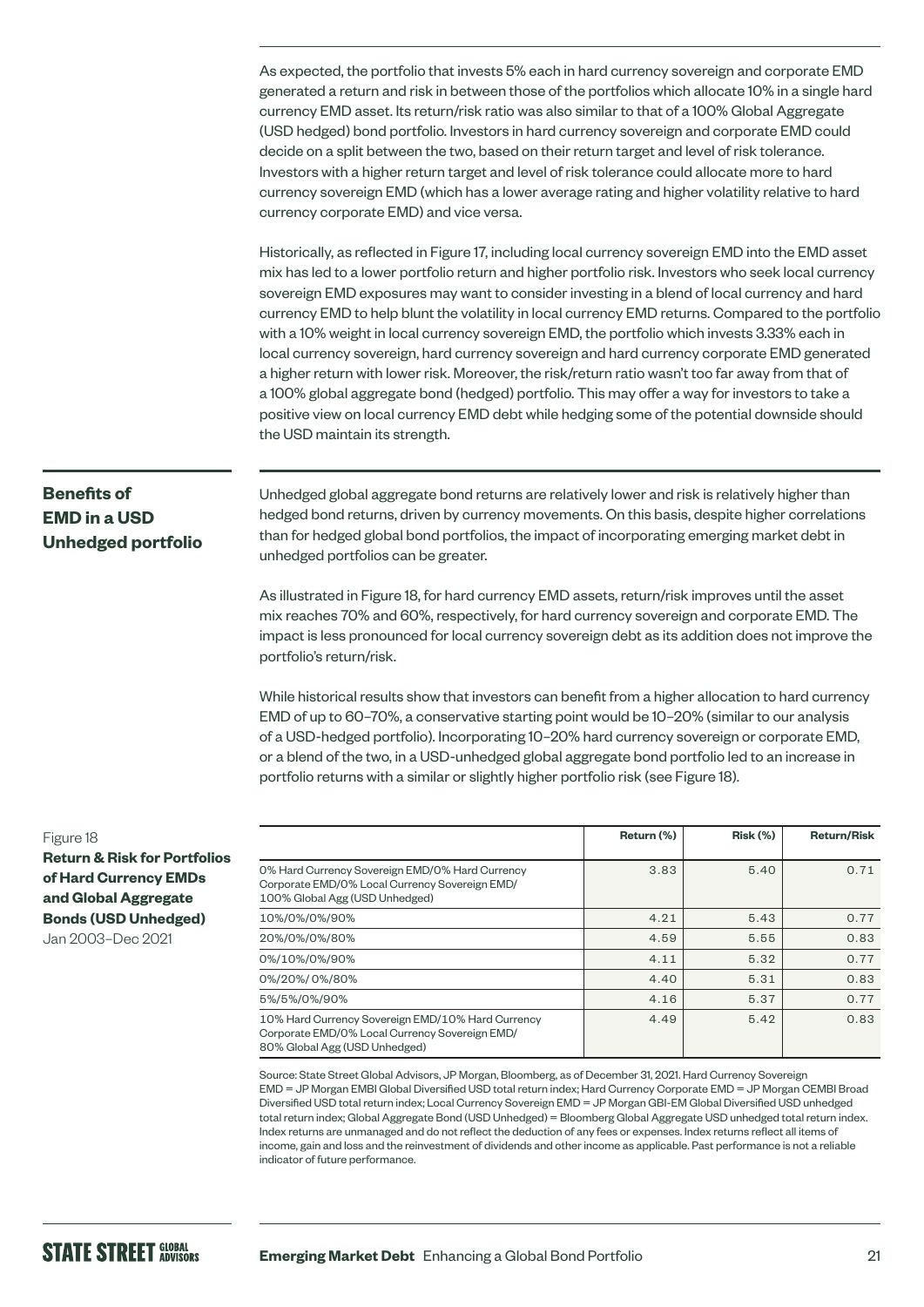As illustrated in Figure 19, a 10–20% allocation to local currency sovereign EMD improved the portfolio return by a similar amount to the hard currency corporate EMD, but with a higher portfolio risk. The portfolio that invests 3.33% or 6.66% each in hard currency sovereign, hard currency corporate and local currency sovereign EMD generated a better return/risk profile than the portfolio with a 10%/20% weight in local currency sovereign EMD (Figure 19). More aggressive investors could consider incorporating additional hard currency EMD into their portfolio to increase their return/risk metric, but would need to limit their exposure to between 10–20% if reducing portfolio risk was the key focus.

#### Figure 19

**Return & Risk for Portfolios of Local Currency EMD, Blend of Hard Currency, Local Currency EMDs and Global Aggregate Bonds (USD Unhedged)**  Jan 2003–Dec 2021

**Return (%) Risk (%) Return/Risk** 0% Hard Currency Sovereign EMD/0% Hard Currency Corporate EMD/0% Local Currency Sovereign EMD/ 100% Global Agg (USD Unhedged) 3.83 5.40 0.71 0%/0%/10%/90% 4.03 5.71 0.71 0%/0%/20%/80% 4.23 6.14 0.69  $3.33\%/3.33\%/90\%$  0.75  $\vert$  4.12  $\vert$  5.48 0.75 6.66% Hard Currency Sovereign EMD/6.66% Hard Currency Corporate EMD/6.66% Local Currency Sovereign EMD/ 80% Global Agg (USD Unhedged) 4.41 5.63 0.78

Source: State Street Global Advisors, JP Morgan, Bloomberg, as of December 31, 2021. Hard Currency Sovereign EMD = JP Morgan EMBI Global Diversified USD total return index; Hard Currency Corporate EMD = JP Morgan CEMBI Broad Diversified USD total return index; Local Currency Sovereign EMD = JP Morgan GBI-EM Global Diversified USD unhedged total return index; Global Aggregate Bond (USD Unhedged) = Bloomberg Global Aggregate USD unhedged total return index. Index returns are unmanaged and do not reflect the deduction of any fees or expenses. Index returns reflect all items of income, gain and loss and the reinvestment of dividends and other income as applicable. Past performance is not a reliable indicator of future performance.

### **Looking Forward: Impact of EMD on Fixed Income Portfolios**

In Figure 20, we calculate the long-term expected returns and risks of hard currency sovereign, corporate EMD and global aggregate bonds on both a USD hedged and unhedged basis. Our long-term fixed income return forecasts are based on an analysis of current yield curves and their expected evolution over time. Return expectations incorporate expected income return and price return. Our long-term fixed income risk forecasts are based on historical bond risks. We do not currently produce return and risk forecasts for local currency sovereign EMD due to the complexity in predicting local currency returns.

Based on our forward return estimates, both hard currency EMD and global aggregate bonds are expected to generate lower returns than in the past. This is due to a combination of lower yield levels (which are falling quite sharply across developed markets) and potential negative price returns should yields mean revert to historical average levels. However, we still forecast higher returns for hard currency EMD relative to global aggregate bonds — the expected return pick-up is about 3–4% versus global aggregate bonds (both USD hedged and unhedged).

|                                      | Long-Term<br><b>Expected Return (%)</b> | Long-Term<br><b>Expected Risk (%)</b> | <b>Return/Risk Ratio</b> |
|--------------------------------------|-----------------------------------------|---------------------------------------|--------------------------|
| Hard Currency Sovereign EMD          | 5.19                                    | 8.95                                  | 0.58                     |
| Hard Currency Corporate EMD          | 4.53                                    | 7.79                                  | 0.58                     |
| Global Aggregate Bond (USD Hedged)   | 0.86                                    | 3.58                                  | 0.24                     |
| Global Aggregate Bond (USD Unhedged) | 1.42                                    | 6.32                                  | 0.22                     |

Source: State Street Global Advisors, as of December 31, 2021. Hard Currency Sovereign EMD = JP Morgan EMBI Global Diversified USD total return index; Hard Currency Corporate EMD = JP Morgan CEMBI Broad Diversified USD total return index; Global Aggregate Bond (USD Hedged) = Bloomberg Global Aggregate USD hedged total return index; Global Aggregate Bond (USD Unhedged) = Bloomberg Global Aggregate USD unhedged total return index. Index returns are unmanaged and do not reflect the deduction of any fees or expenses. Index returns reflect all items of income, gain and loss and the reinvestment of dividends and other income as applicable. Past performance is not a reliable indicator of future performance. The above targets are estimates based on certain assumptions and analysis made by State Street Global Advisors. There is no guarantee that the estimates will be achieved.

#### Figure 20

**Long-term Expected Returns and Risks (in USD, as of December 2021)**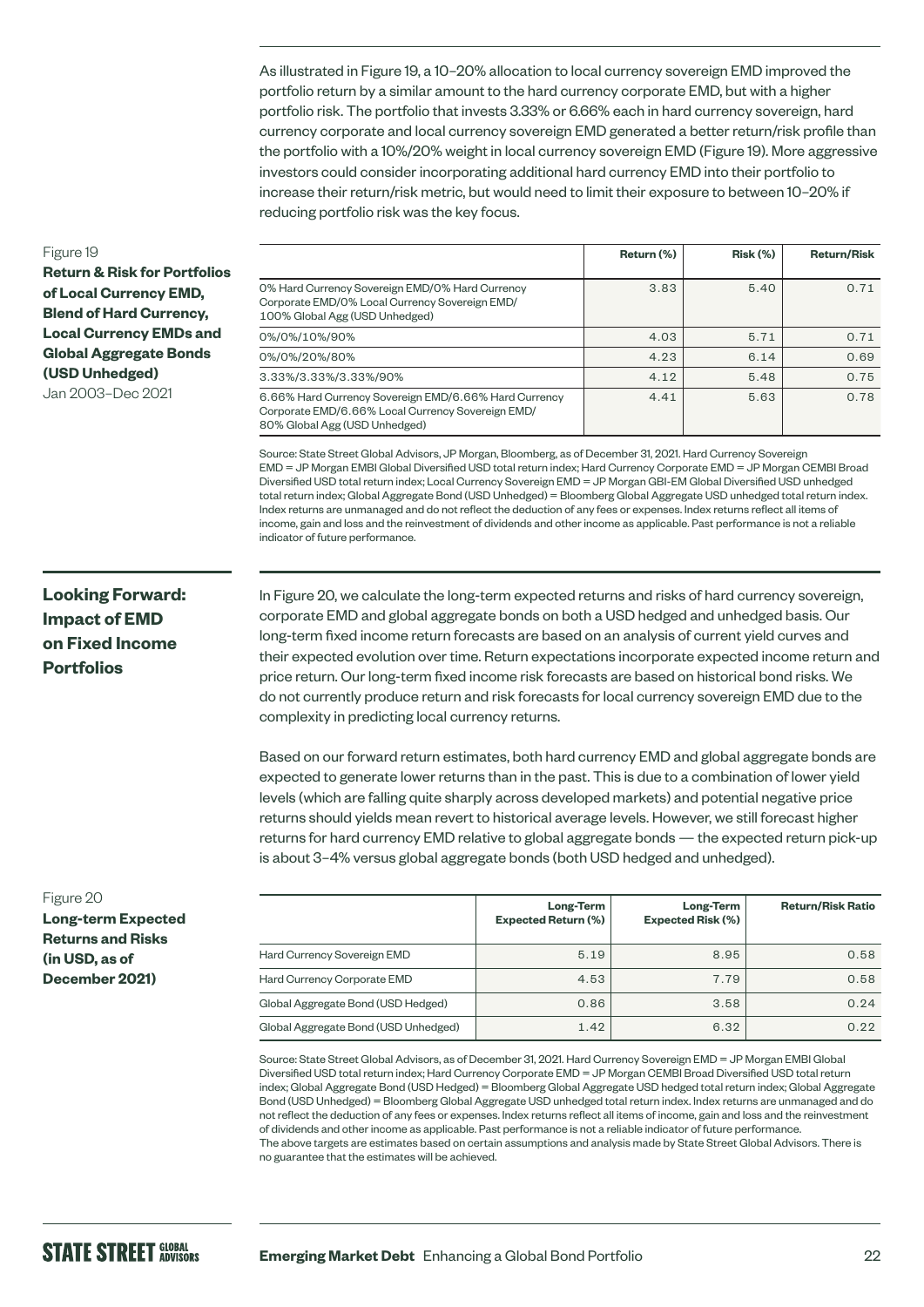As global aggregate bond return forecasts have been impacted to a greater extent by falling rates, the benefits of adding hard currency EMD assets to a global bond portfolio are expected to be greater than our historical analysis shows. Using forward-looking return/risk estimates, a 100% allocation of hard currency EMD (either hard currency sovereign, corporate EMD or a blend of the two) to a USD hedged global aggregate bond portfolio is expected to maximise the portfolio return/risk ratio (although risk increases as you add HC EMD). The optimal EMD weight is also up to 100% for an unhedged global bond portfolio (lowest portfolio risk is achieved by adding 10–20% in sovereigns or corporates).

We think that investors could start with an allocation of 10%–20% to hard currency EMD in both USD hedged and USD unhedged global bond portfolios to enhance portfolio returns without significantly increasing volatility. For investors who have a higher return target and level of risk tolerance, they could consider allocating more to hard currency EMD which are expected to have a more attractive return/risk profile than global bonds in the next ten years.

Unlike hard currency EMD (which is USD-denominated), FX movements of EM local currencies against the US dollar have been a big return and risk driver for local currency EMD (Figure 21). Due to a long-term historical negative return contribution from the FX component and high EM currency volatility, it has been relatively less beneficial for USD-based investors to incorporate local currency EMD into a global bond portfolio.

On the other hand, we observe that the performance of local currency EMD is correlated to the valuation of EM currencies versus the dollar. Historically, a good time to invest in EMD has been when EM FX has been attractively priced (undervalued) against the USD. In each of the periods between 2004–2008 and 2009–2011, EMD performance benefitted from currency appreciation relative to the USD until it became overvalued by around 30% (Figure 21).



Source: State Street Global Advisors, Bloomberg Finance, L.P., as of 31 December 2021. Past performance is not a guarantee of future results. Index returns are unmanaged and do not reflect the deduction of any fees or expenses. Index returns reflect all items of income, gain and loss and the reinvestment of dividends and other income as applicable. Performance is calculated in USD. Estimate of fair value versus the US dollar as at 31 December 2021 — valuations above 0% imply overvalued and below imply undervalued. This information should not be considered a recommendation to invest in a particular currency. It is not known whether EM currencies will be profitable in the future. Composite valuation based on weights of the JPM GBI EM Global Diversified Index.

# **LC EMD: Waiting on USD Weakness**

Figure 21 **EM Currency Valuation Matters to LC EMD** 

- JPM GBI-EM Global Diversified Index — Total Return (USD %)
- EM FX Over/Undervalued vs USD (%)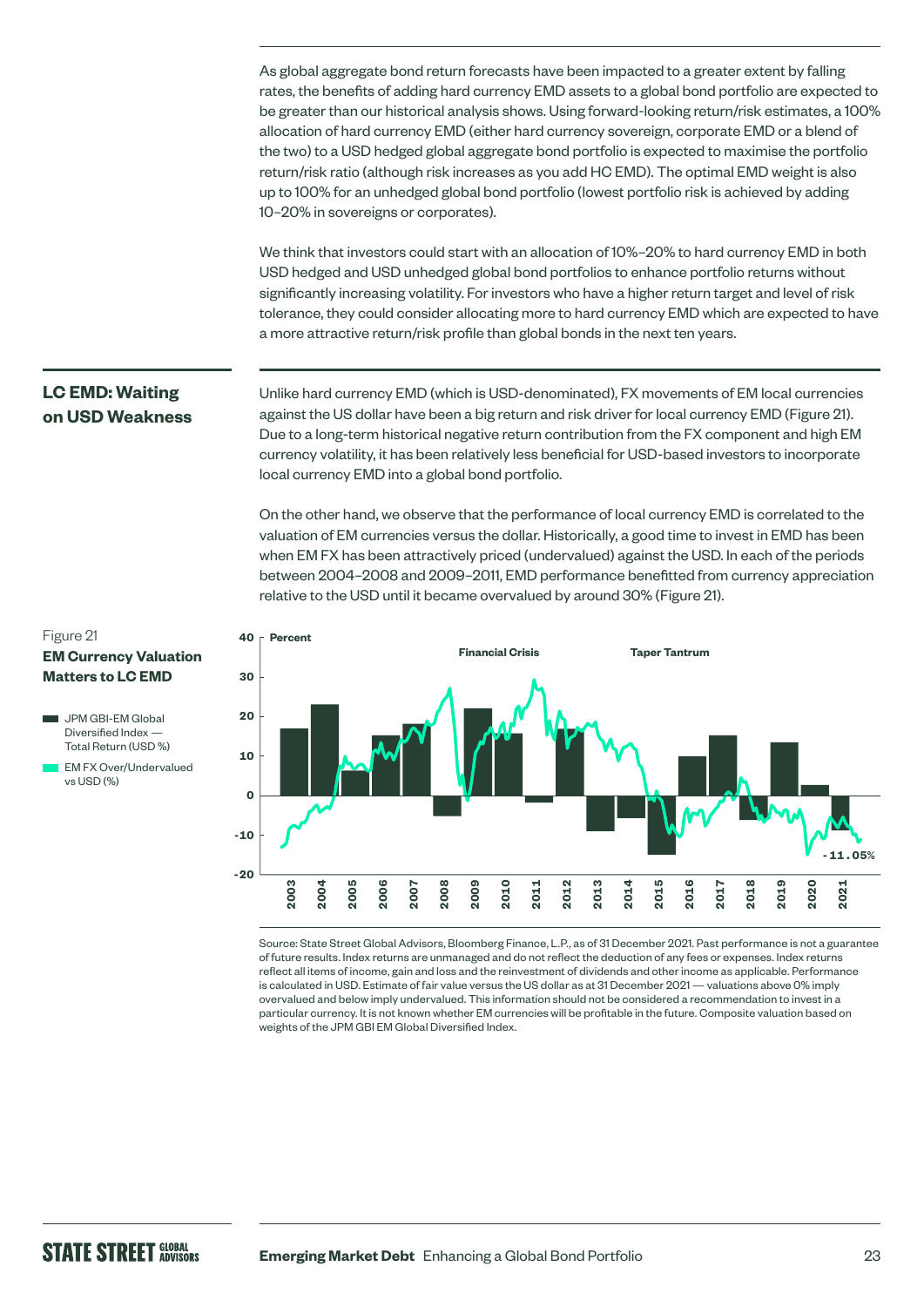While EM FX is currently undervalued against the USD, it has been that way since 2015 — but without the run-up relative to the dollar seen during the earlier two periods (Figure 21). Despite an attractive EM currency valuation, return performance has been mixed. At the time of writing, EM currencies are undervalued relative to the USD, which makes it a good entry point to invest in local currency emerging market debt. To benefit from the currency return potential there would need to be a period of USD weakness alongside local EMD currency appreciation.

Historically, the US dollar typically gains or loses 30–40% during a bear/bull market over six to 10 years (see Figure 22). The spike in inflation, strong employment data, and resulting hawkish shift by the US Federal Reserve provide a strong near-term environment for the USD. However, we see the USD has become extremely expensive relative to its long-term fair value and the US growth lead has been narrowing. After a USD bull cycle of almost nine years, we believe that the USD is likely to enter a new bear market cycle over the medium term. A weakening USD could provide tailwinds to local currency emerging market sovereign bonds.

#### Figure 22 **The US Dollar Cycle**





Source: State Street Global Advisors, Bloomberg/US Federal Reserve, as of December 31, 2021. Past performance is not a reliable indicator of future performance.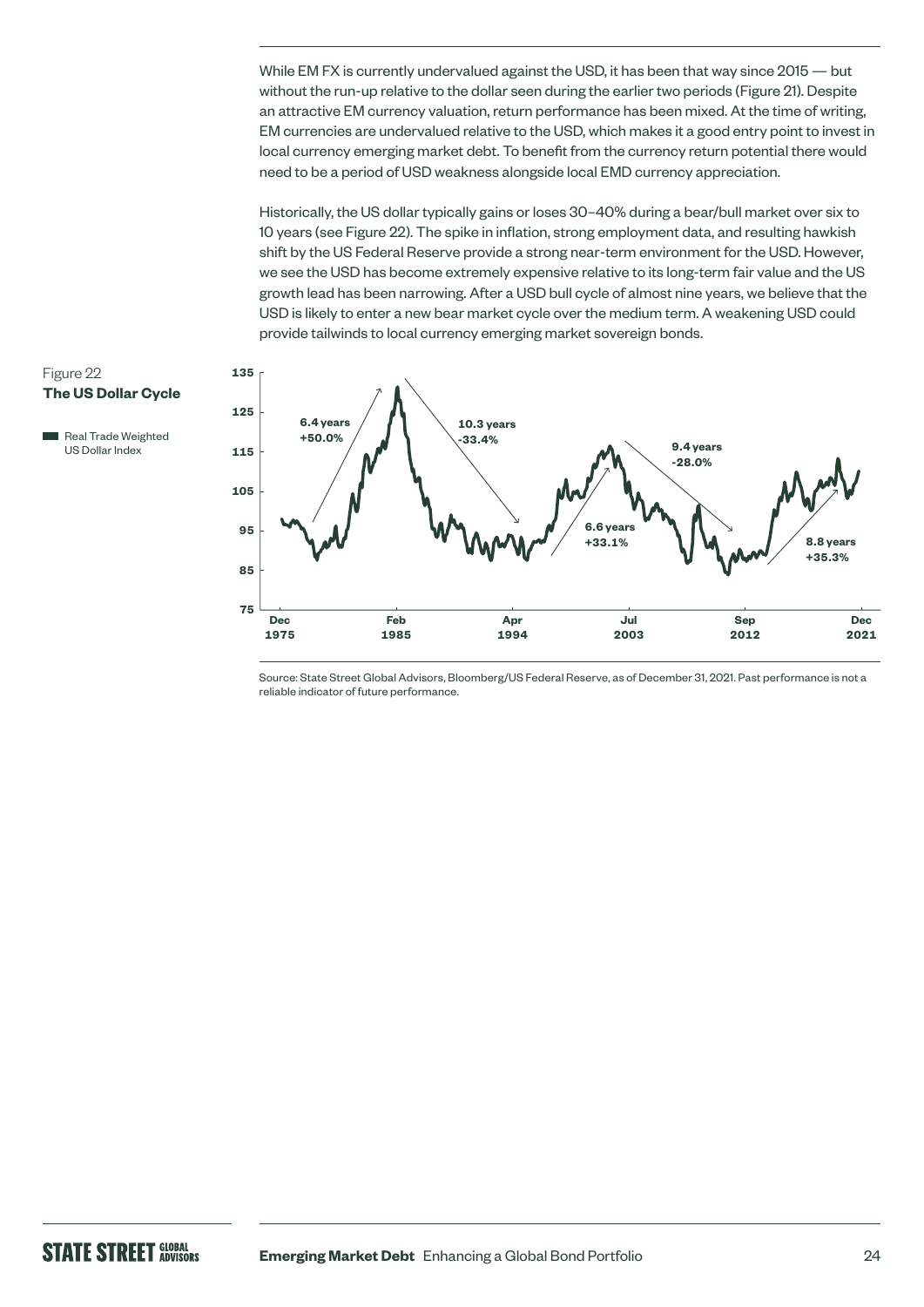# **Conclusion**

| Over the last ten years, the emerging market debt (EMD) market has grown significantly to                    |
|--------------------------------------------------------------------------------------------------------------|
| account for over 25% of the global bond market and trading liquidity has improved considerably. <sup>9</sup> |
| We think this makes it too big for global bond investors to ignore. In the current low yield                 |
| environment, EMD provides an attractive yield pick-up relative to investment grade bonds while               |
| offering diversification benefits given its lower correlation and higher growth factor exposure              |
| compared to global aggregate bonds.                                                                          |

Our analysis, both on a historical and forward-looking basis, shows that incorporating hard currency EMD into a global bond portfolio could increase the portfolio return with a similar return/risk ratio for a USD investor base. We think that investors should consider a 10–20% hard currency EMD allocation into their global bond portfolios (both USD hedged and unhedged) to enhance portfolio returns without significantly increasing volatility.

The case for incorporating local currency EMD into global portfolios is less compelling given currency volatility. Therefore taking a view on currency is an important consideration when investing in local currency debt. Today EM currencies are attractively valued from a long term perspective relative to the US dollar; this provides a good entry point, but investors will need to be aware of high potential volatility. Investors who seek local currency EMD exposures could also consider investing in a blend of local currency and hard currency EMD to help mitigate the volatility in local currency EMD returns.

From a risk standpoint, investors need to understand and be able to tolerate potentially higher volatility and drawdowns in EMD relative to USD-based global aggregate bonds. We recommend investors take a strategic medium- to long-term investment horizon on EMD to ride out the cyclical downside of the asset class.

| <b>Contributors</b> | <b>David Furey</b><br>Head of Fixed Income<br>Portfolio Strategists, EMEA                                                                                                                | <b>Aaron Hurd</b><br>Senior Portfolio Manager<br>Currency                                                                                                                                |  |  |
|---------------------|------------------------------------------------------------------------------------------------------------------------------------------------------------------------------------------|------------------------------------------------------------------------------------------------------------------------------------------------------------------------------------------|--|--|
| <b>Endnotes</b>     | The above targets are estimates based on certain<br>assumptions and analysis made by State Street Global<br>Advisors. There is no guarantee that the estimates will                      | Source: International Monetary Fund World Economic<br>5<br>Outlook, October 2021.                                                                                                        |  |  |
|                     | be achieved.                                                                                                                                                                             | Source: International Monetary Fund, October 2021.<br>6                                                                                                                                  |  |  |
|                     | Source: State Street Global Advisors as of<br>2<br>31 December 2021.                                                                                                                     | Source: International Monetary Fund, October 2021.                                                                                                                                       |  |  |
|                     | 3<br>The above targets are estimates based on certain<br>assumptions and analysis made by State Street Global<br>Advisors. There is no guarantee that the estimates will<br>be achieved. | The above targets are estimates based on certain<br>8<br>assumptions and analysis made by State Street Global<br>Advisors. There is no guarantee that the estimates will<br>be achieved. |  |  |
|                     | JP Morgan as of December 2020.<br>4                                                                                                                                                      | Source: JP Morgan as of December 2020.<br>9                                                                                                                                              |  |  |
|                     |                                                                                                                                                                                          |                                                                                                                                                                                          |  |  |